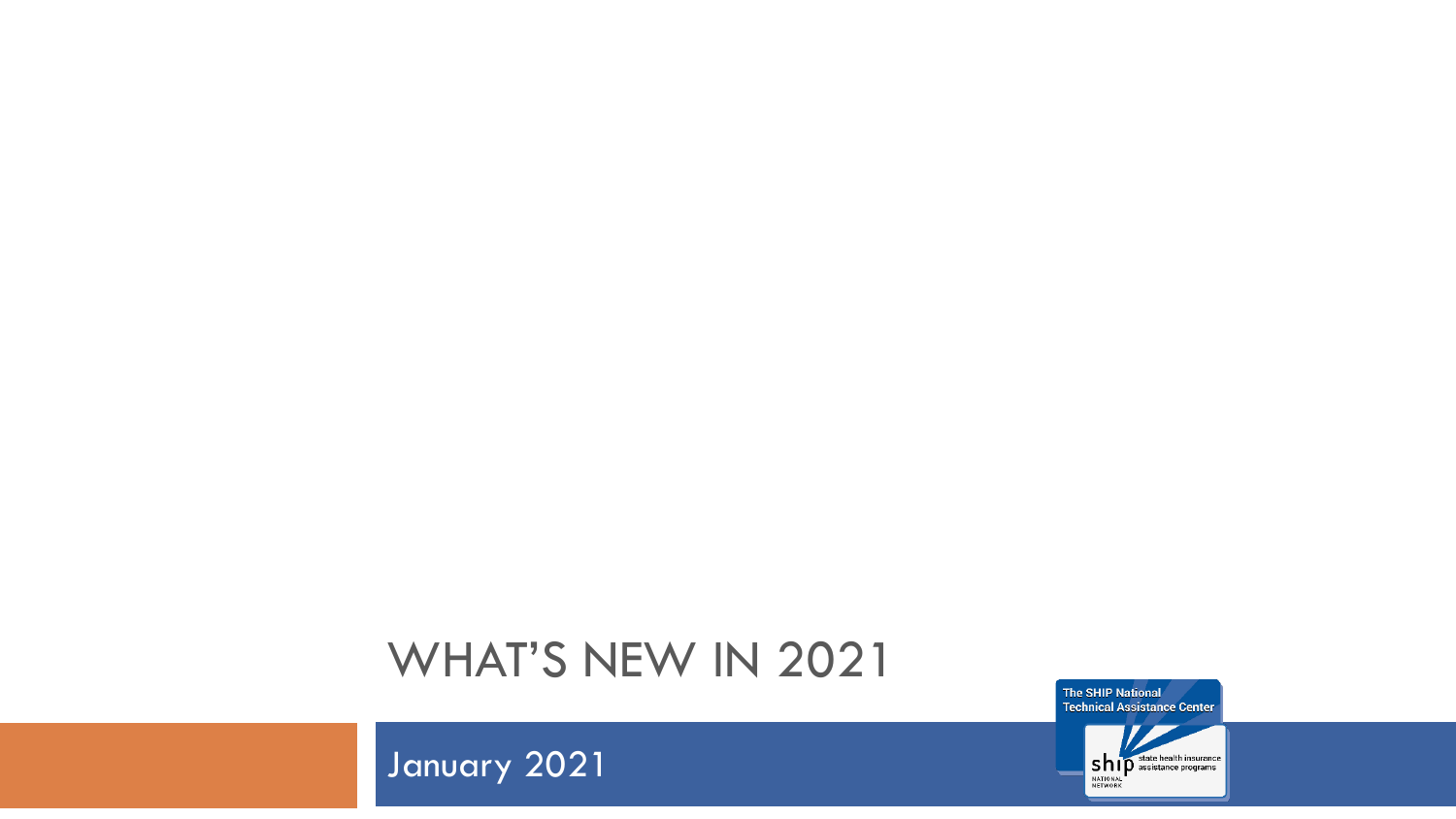## **W E B E X T O O L B A R S, M E N U S, A N D PA N E L S**

The **view icon** in the upper right corner changes your WebEx view.

The **toolbar** on the left allows you to zoom in and out. **2**

The **panels** on the right show participants, chat, and polling. Click the **>** or **x** to open and close panels. **3**

 $\times$ 

 $\cdots$ 

The **menu** at the bottom allows you to mute, open participant and chat panels, and leave the event.



**2**

04

 $^{\circledR}$ 

Q

**1**

**1**

**4**

**Tip:** To raise your hand, open the participant panel, then click the hand icon in the lower right corner.





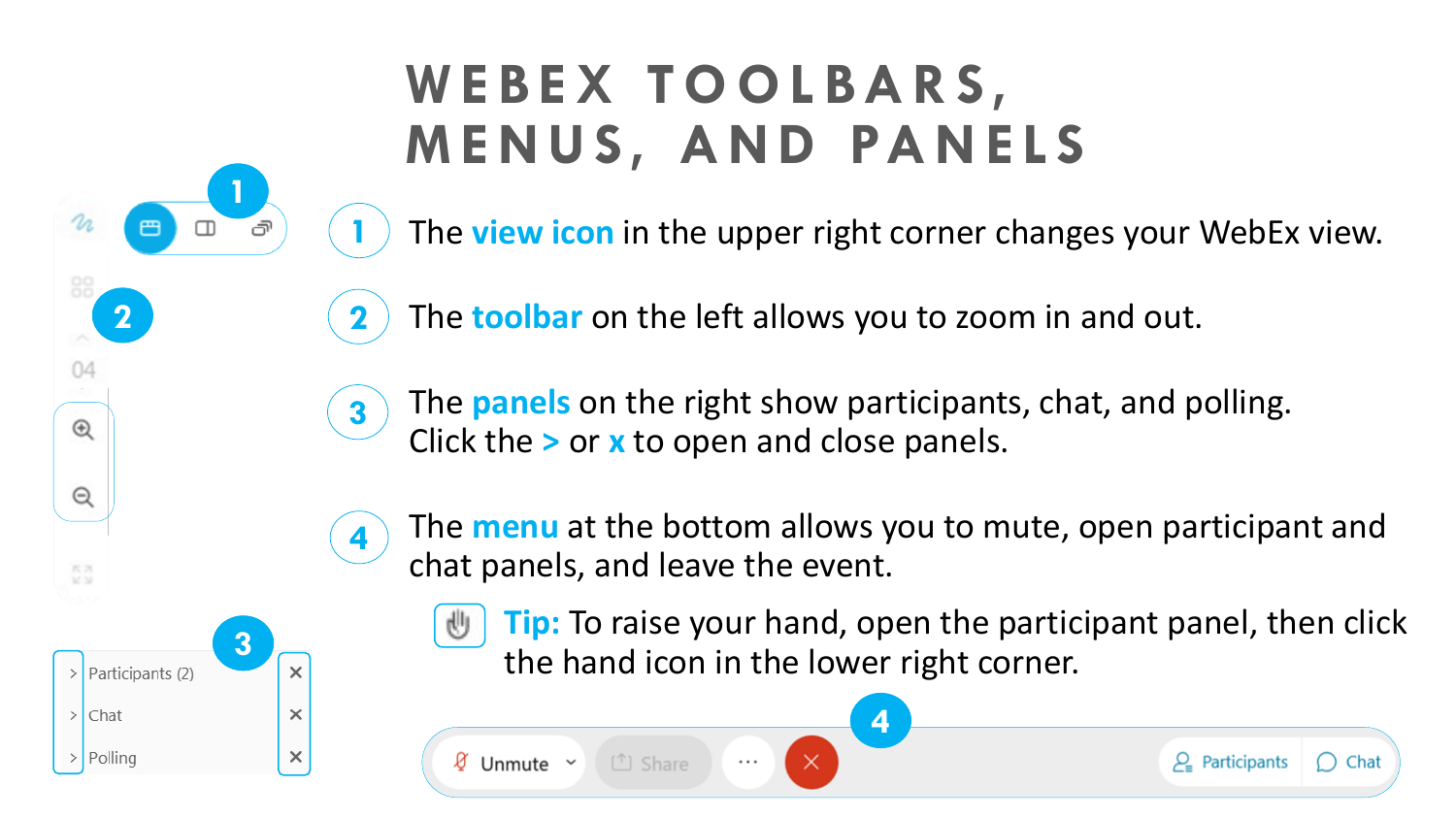## Welcome!

**3**

| <b>SMPs</b>                    | <b>SHIPs</b>                                                | <b>MIPPAs</b>                                                             |
|--------------------------------|-------------------------------------------------------------|---------------------------------------------------------------------------|
| • Senior<br>Medicare<br>Patrol | • State Health<br>Insurance<br><b>Assistance</b><br>Program | • Medicare<br>Improvements<br>for Patients<br>and<br><b>Providers Act</b> |





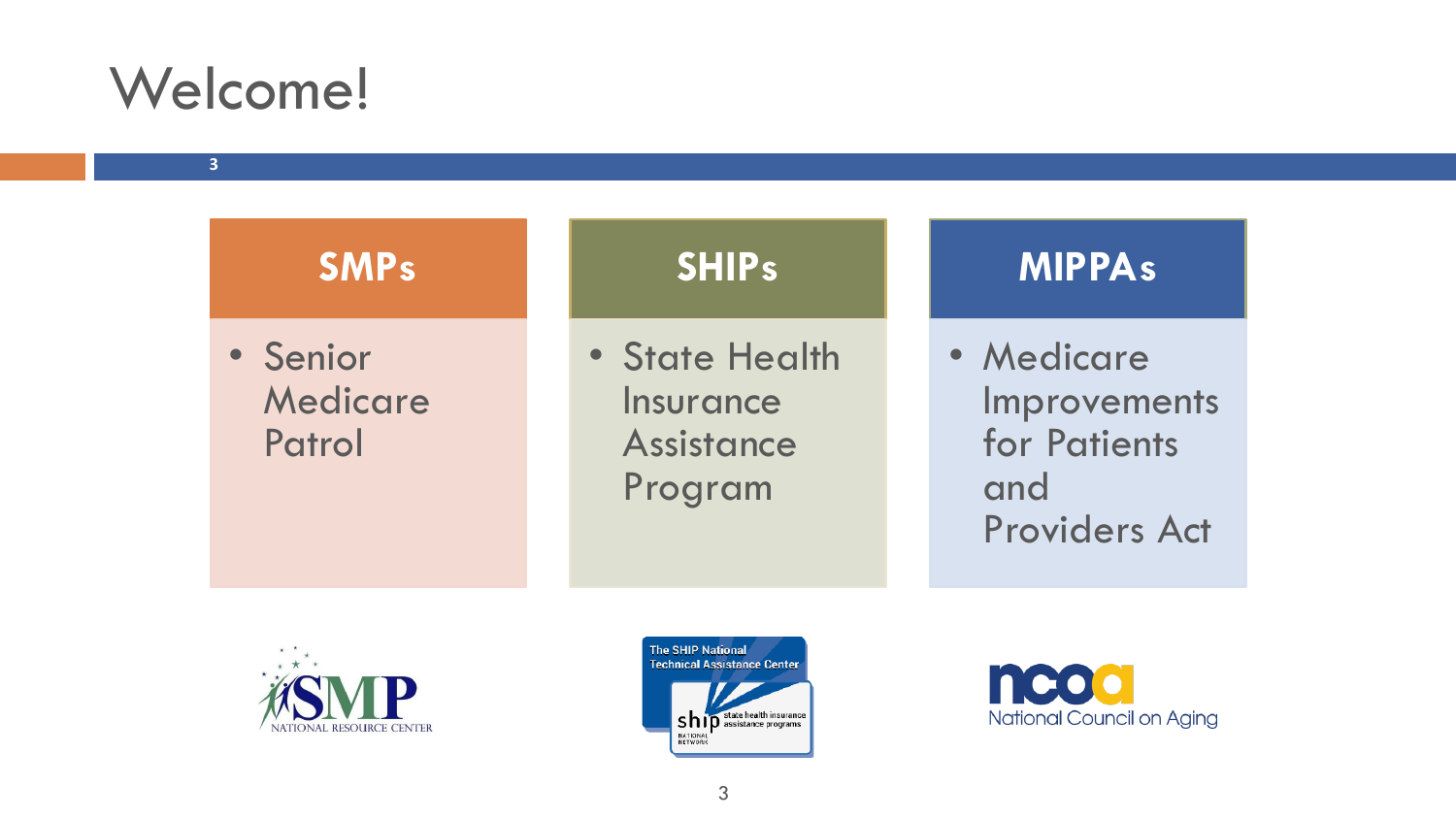## Today's presenter



### **Emily Whicheloe** Director of Education Medicare Rights Center/SHIPTA Center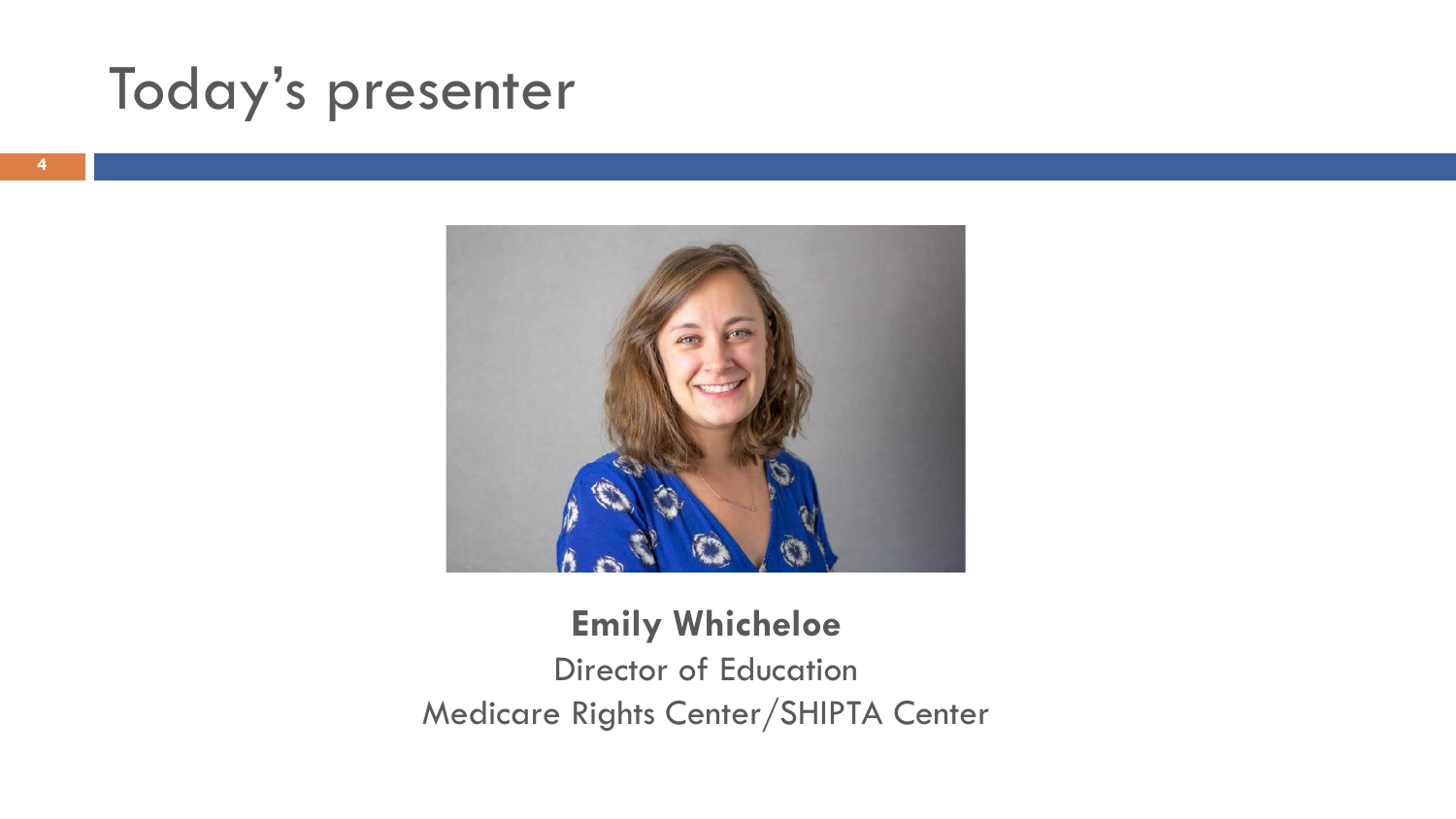## Learning objectives

- □ Identify Medicare costs for 2021
- □ Explain changes to Medicare Advantage (MA) Plan eligibility for people with End-Stage Renal Disease (ESRD)
- □ Review Medicare coverage updates
- $\Box$  Know when beneficiaries have the opportunity to change coverage in 2021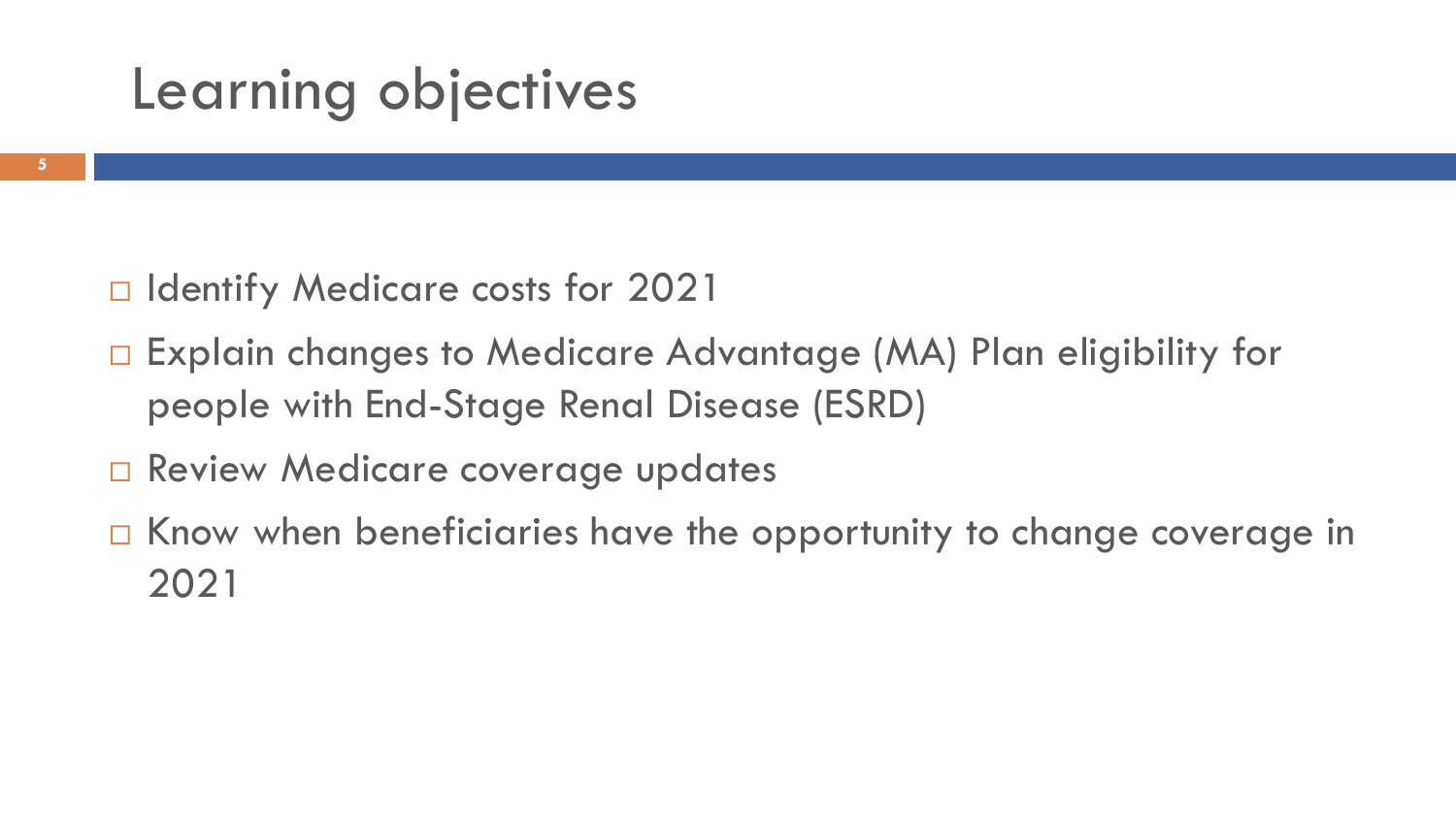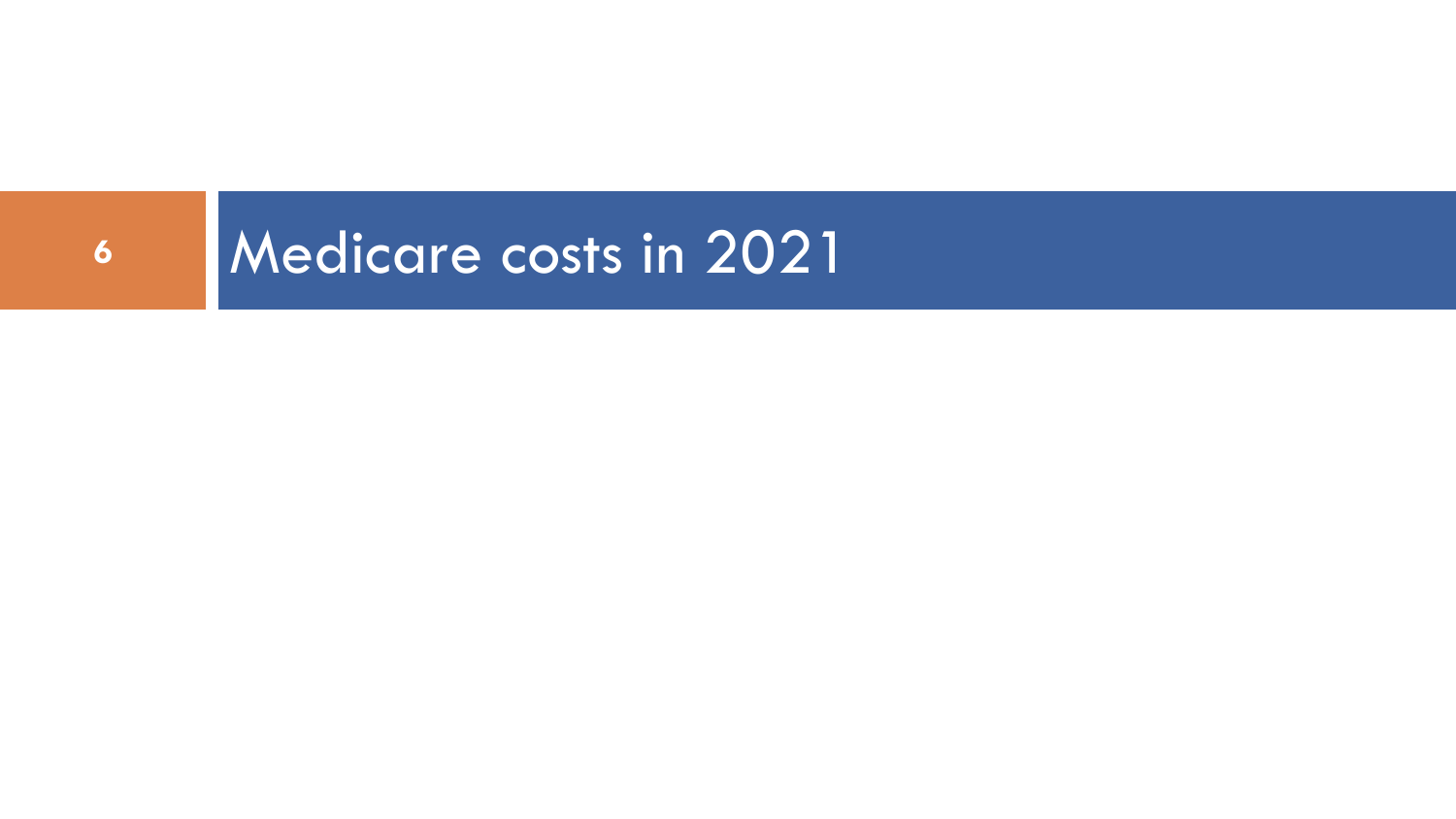## Part A costs

#### **Part A**

| <b>Part A premium</b>                                | $$0/m$ onth for those with $10+$ years (40 quarters) of work history<br>\$259/month for those with 7.5-10 years (30-39 quarters) of<br>work history<br>\$471/month for those with fewer than 7.45 years (30 quarters)<br>of work history |
|------------------------------------------------------|------------------------------------------------------------------------------------------------------------------------------------------------------------------------------------------------------------------------------------------|
| <b>Hospital deductible</b>                           | \$1,484 each benefit period                                                                                                                                                                                                              |
| <b>Hospital coinsurance</b>                          | \$371/day for days 61-90 each benefit period<br>\$742/day for days 91-150 (non-renewable lifetime reserve<br>days)                                                                                                                       |
| <b>Skilled nursing facility (SNF)</b><br>coinsurance | \$185.50/day for days 21-100 each benefit period                                                                                                                                                                                         |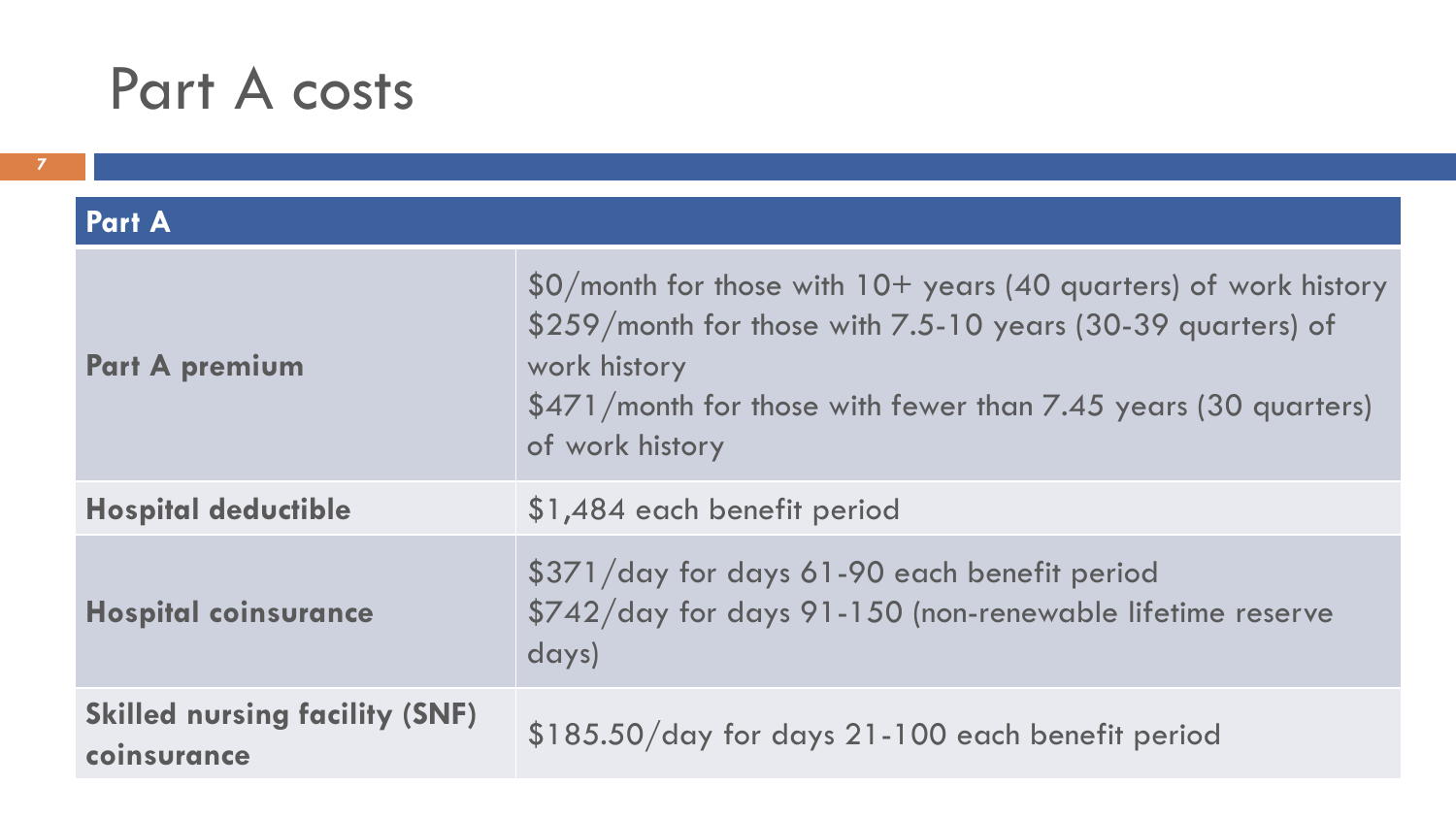## Part B and Part D costs

| <b>Part B</b>                   |          |
|---------------------------------|----------|
| <b>Annual deductible</b>        | \$203    |
| <b>Standard monthly premium</b> | \$148.50 |

| <b>Part D</b>                 |                                             |  |  |
|-------------------------------|---------------------------------------------|--|--|
| <b>Base premium</b>           | \$33.06                                     |  |  |
| Maximum deductible            | \$445                                       |  |  |
| <b>Initial coverage limit</b> | \$4,130                                     |  |  |
| Donut hole                    | 25% cost of generic and brand-name<br>drugs |  |  |
| <b>Catastrophic coverage</b>  | \$6,550                                     |  |  |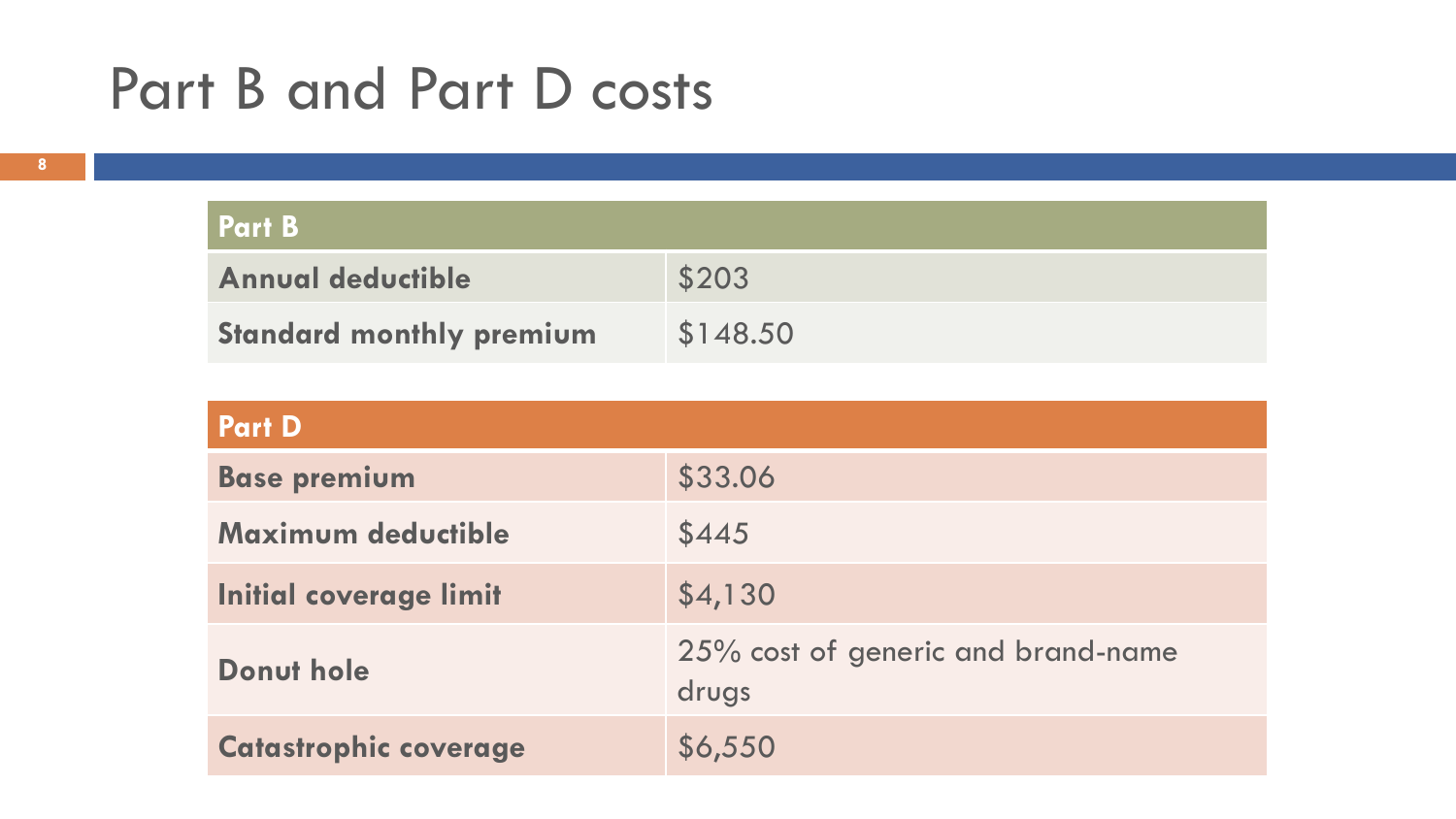# Part B income-related monthly adjustment amounts (IRMAA)

| <b>Annual income</b>  |                       |                                |
|-----------------------|-----------------------|--------------------------------|
| Individual            | Couple                | <b>Monthly premium in 2021</b> |
| \$88,001 - \$111,000  | $$176,001 - $222,000$ | \$207.90                       |
| $$111,001 - $138,000$ | $$222,001 - $276,000$ | \$297.00                       |
| $$138,001 - $165,000$ | $$276,001 - $330,000$ | \$386.10                       |
| $$165,001 - $499,999$ | $$330,001 - $749,999$ | \$475.20                       |
| \$500,000 and above   | \$750,000 and above   | \$504.90                       |
| 88,001 - \$111,000    | $$176,001 - $222,000$ | \$207.90                       |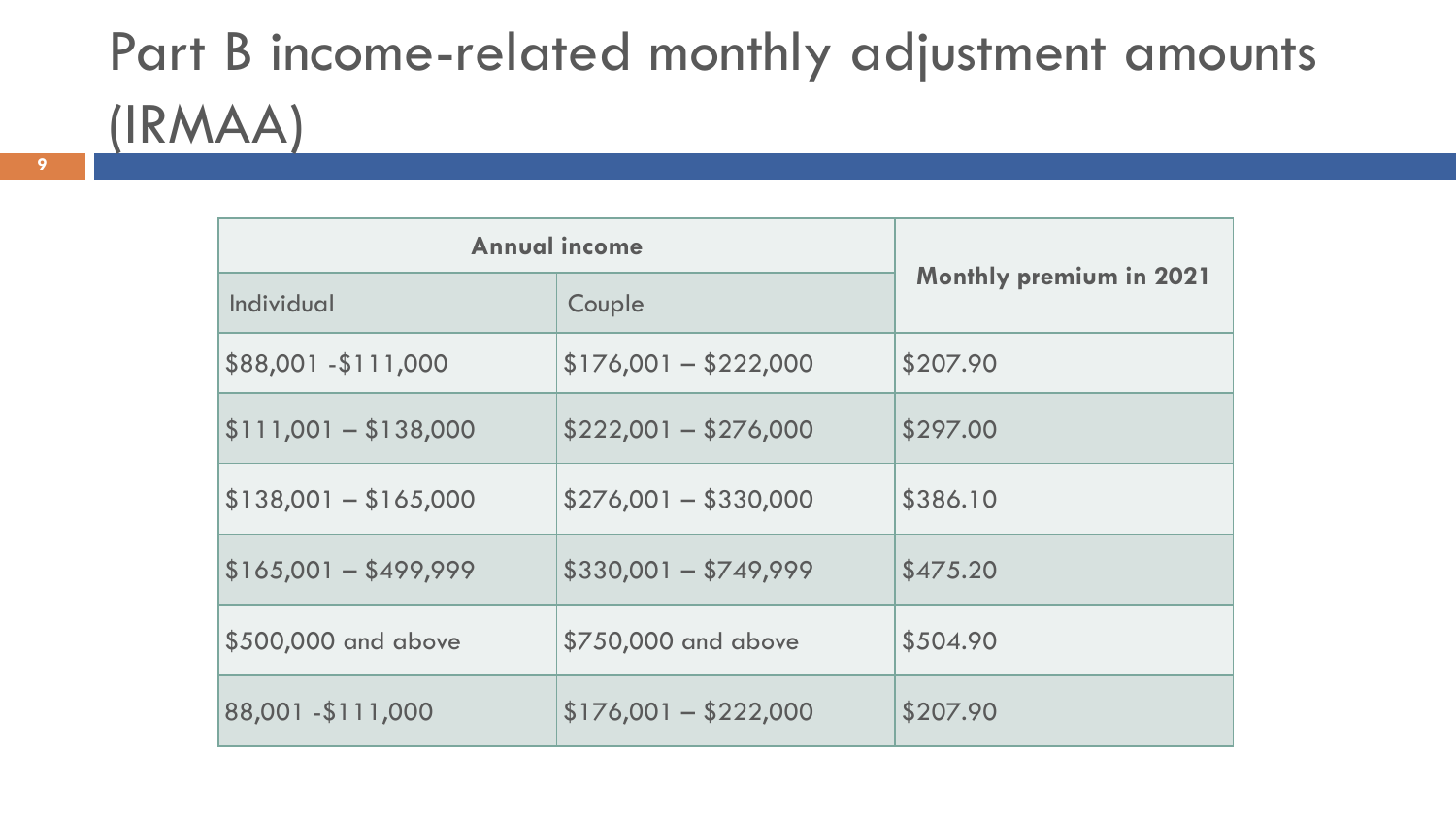## Part D IRMAA

| <b>Annual income</b>       |                             | Amount paid in addition to |
|----------------------------|-----------------------------|----------------------------|
| Individual                 | Couple                      | regular Part D premium     |
| Equal to or below \$87,000 | Equal to or below \$174,000 | \$0                        |
| \$88,001 - \$111,000       | $$176,001 - $222,000$       | \$12.30                    |
| $$111,001 - $138,000$      | $$222,001 - $276,000$       | \$31.80                    |
| $$138,001 - $165,000$      | $$276,001 - $330,000$       | \$51.20                    |
| $$165,001 - $499,999$      | $$330,001 - $749,999$       | \$70.70                    |
| \$500,000 and above        | \$750,000 and above         | \$77.10                    |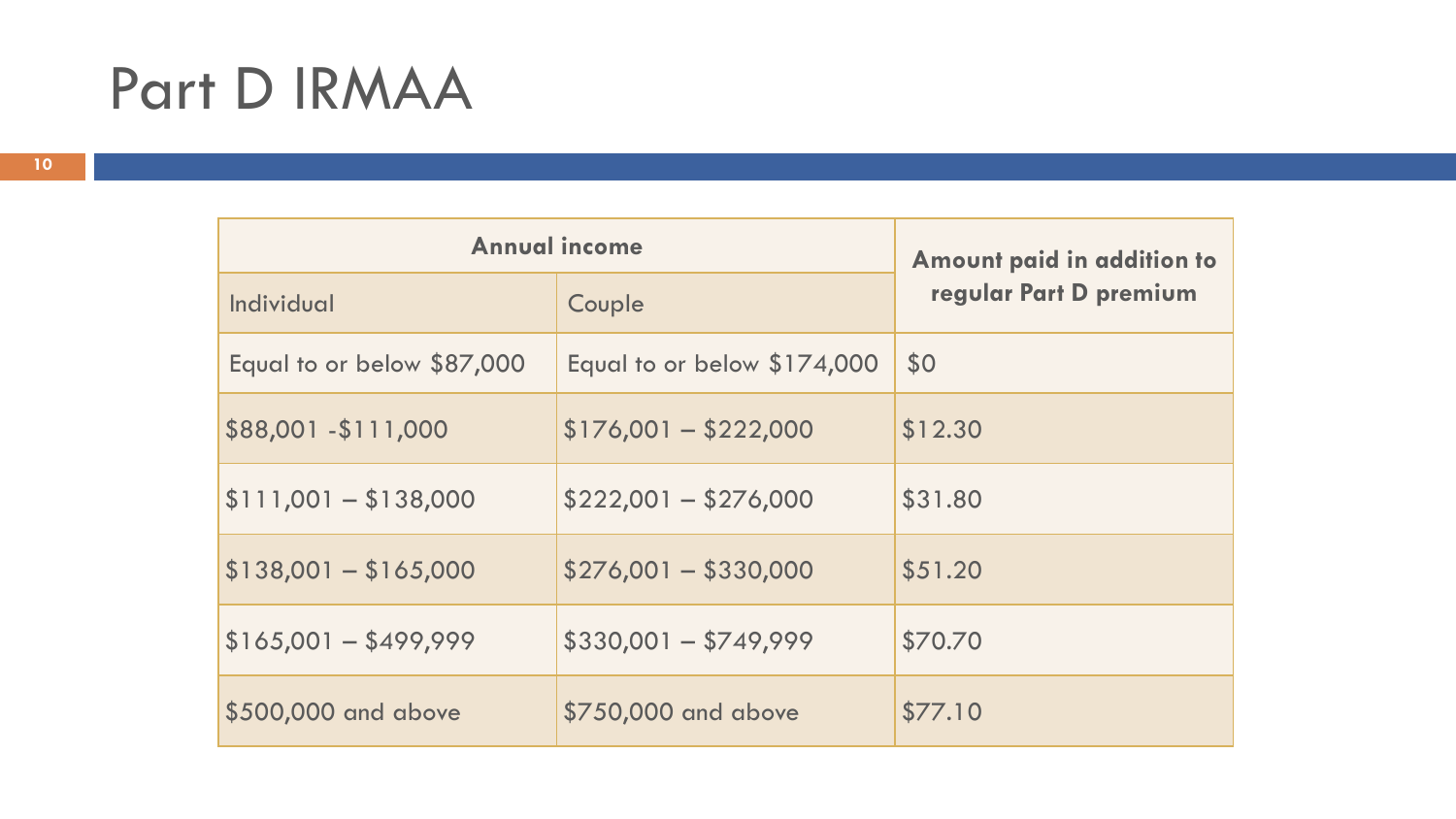# 11 Medicare Advantage changes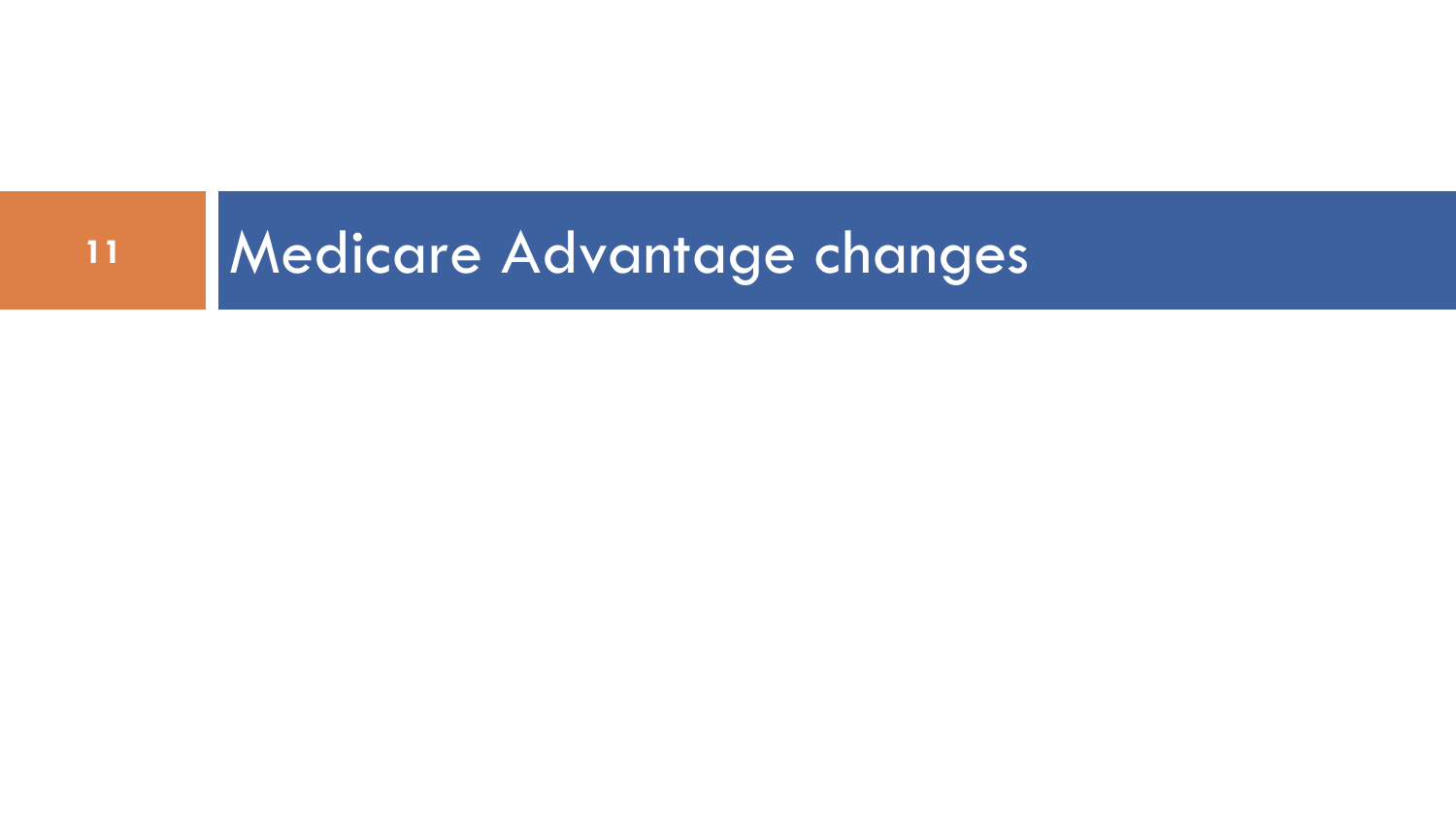## Medicare Advantage Plans and ESRD

- **2021:** Beneficiaries with End-Stage Renal Disease (ESRD) can enroll in any MA Plan
	- Before 2021, people with ESRD were limited to enrolling only in certain MA Plans
- MA Plans must cover everything Original Medicare does, but can do so with different costs and restrictions
- **Exception:** Plans cannot set cost-sharing for either outpatient dialysis or immunosuppressant drugs higher than would be the beneficiary responsibility under Original Medicare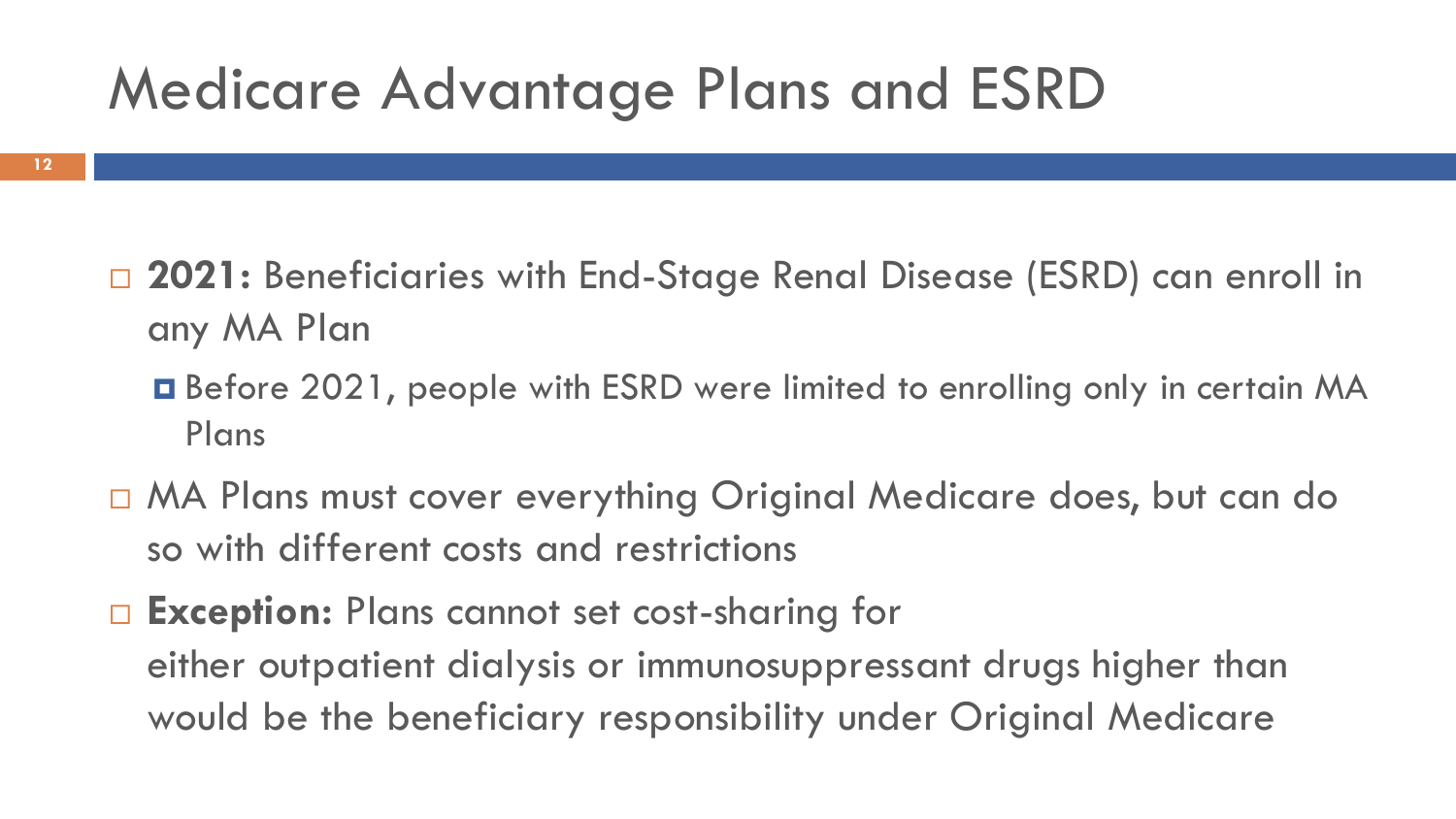## Enrollment considerations

#### **Provider networks**

- Beneficiary should make sure providers, such as doctors and dialysis facility, are in plan's network
- Costs are generally higher for beneficiaries who receive out-of-network services

#### **Costs**

- Consider whether beneficiary will meet maximum out-of-pocket limit (MOOP): \$7,550 in 2021
	- After meeting limit, beneficiary pays nothing for covered Part A and Part B services for rest of year
	- MOOP can help protect beneficiaries with high health care costs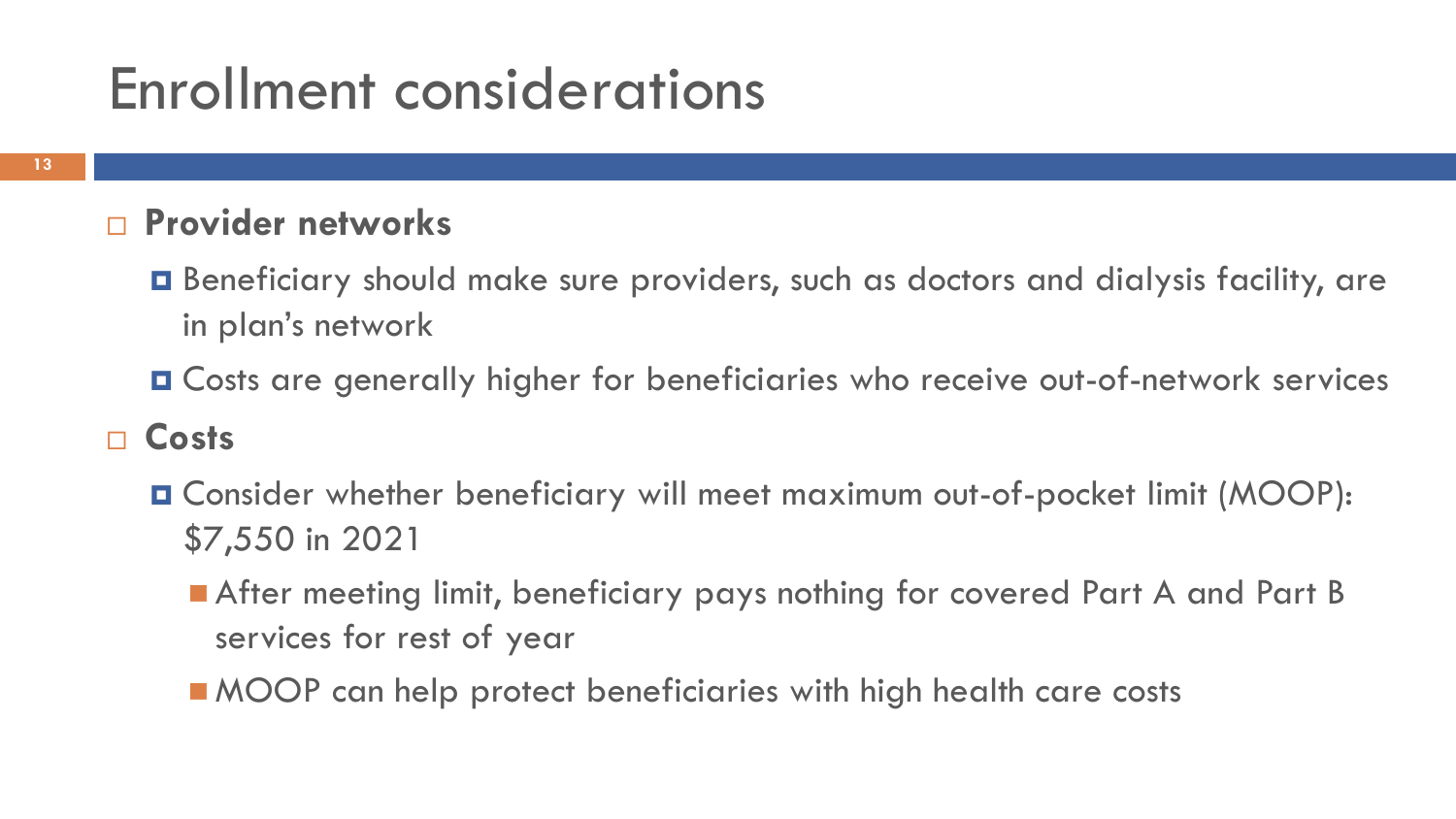## Enrollment considerations (continued)

### **Medigap availability**

- **D** People over 65 with ESRD can purchase Medigap
- Some states have expanded Medigap enrollment rights to beneficiaries under 65 who have ESRD
- **□** If beneficiary can purchase Medigap, consider whether Original Medicare + Medigap or MA Plan works better for their specific situation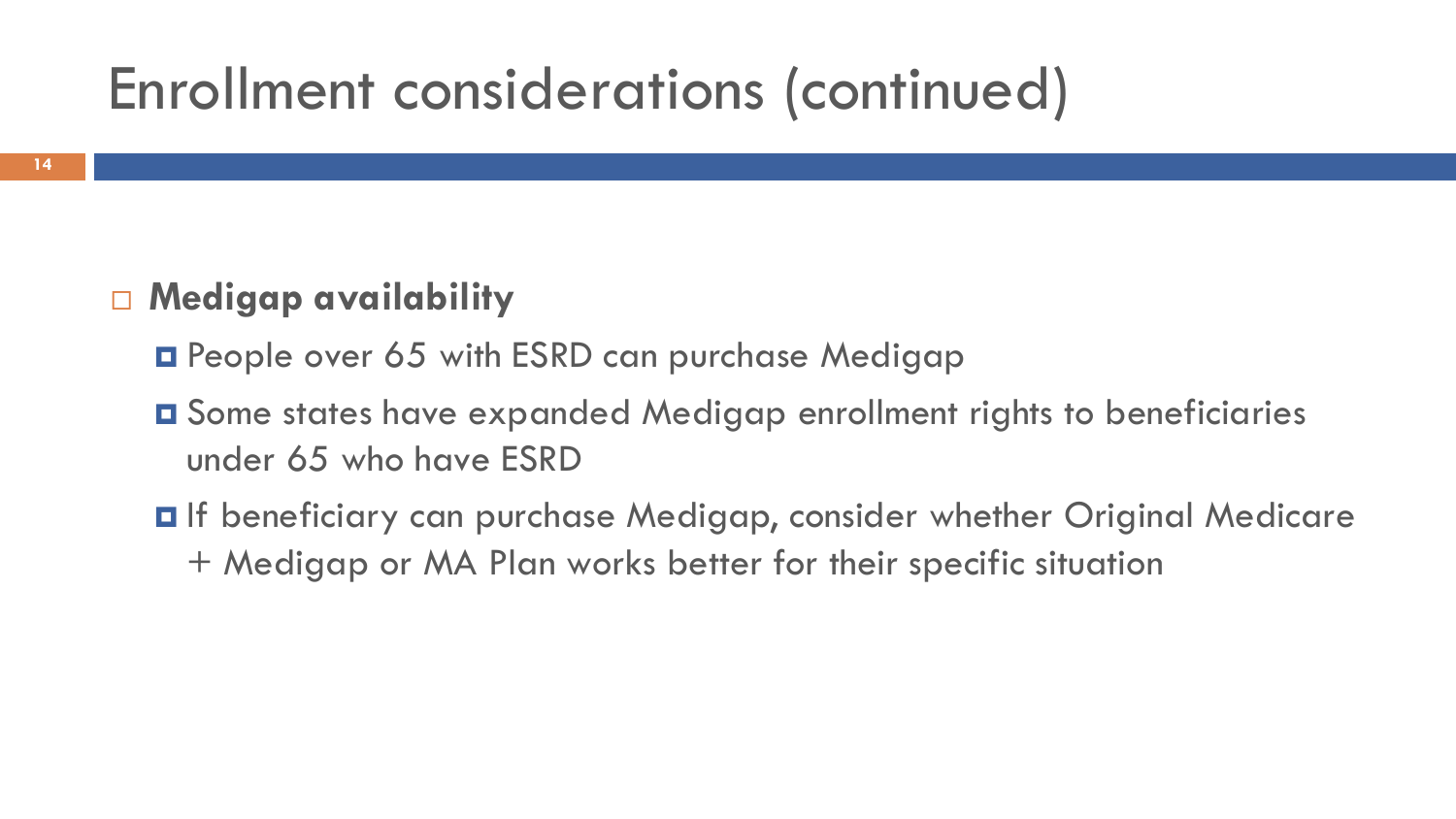## Expansion of supplemental benefits

- **15**
- □ Supplemental benefits generally have to be primarily health-related
- □ 2019: Definition of primarily health-related was expanded; MA Plans can cover more supplemental benefits (for example, nutrition services, in-home support)
- □ 2020: Supplemental benefits for plan enrollees with certain chronic conditions do not have to be primarily health-related Known as Special Supplemental Benefits for the Chronically Ill (SSBCIs)
- □ 2021: Plans can offer SSBCIs to target any chronic condition Previously, plans were limited to specific set of conditions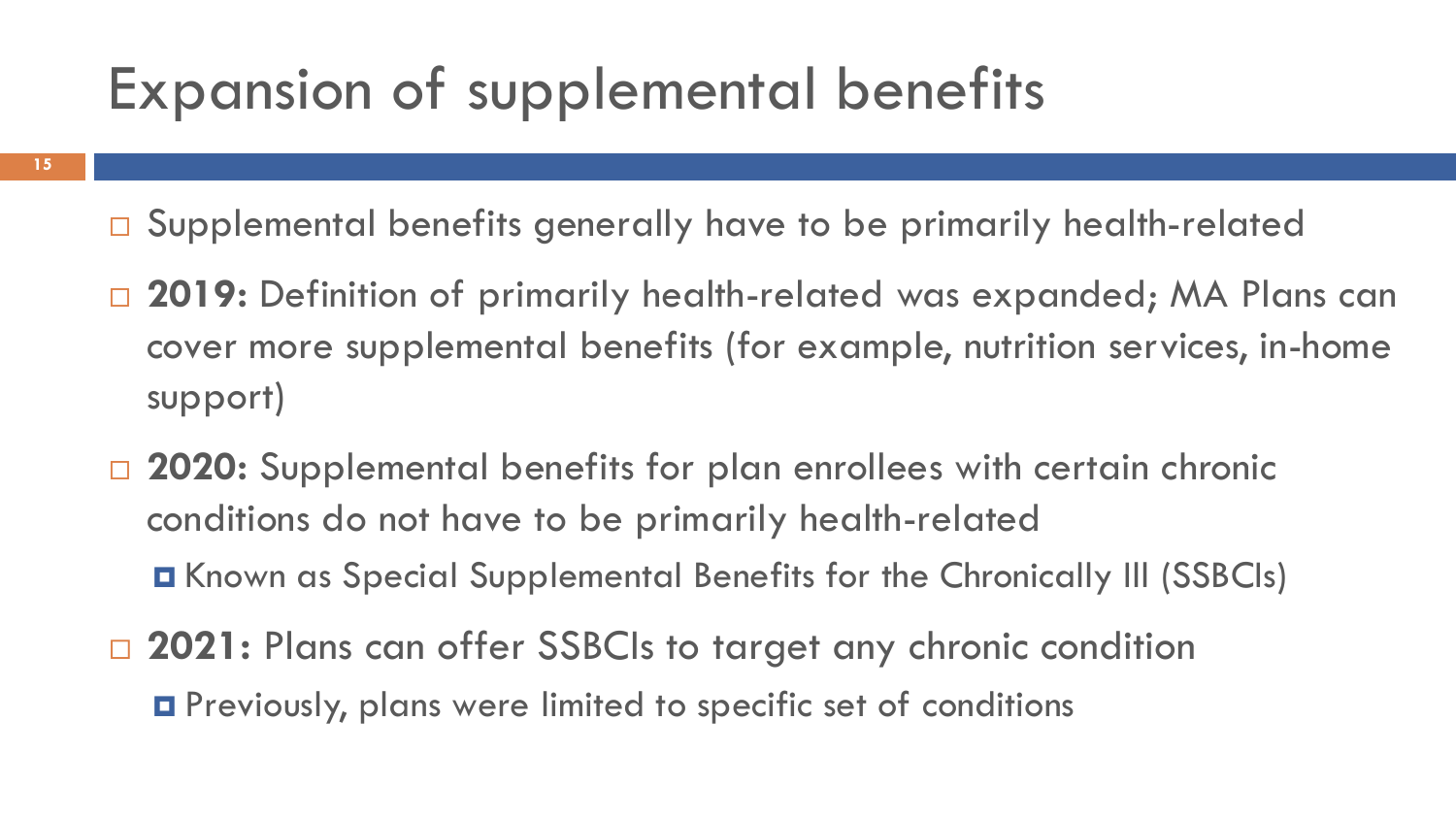## Chronic conditions

- $\Box$  Individual is considered chronically ill if they:
	- Have at least one medically complex chronic condition that is lifethreatening or significantly limits health or function
	- Have a high risk of hospitalization or other negative health outcomes
	- **O** Require intensive care coordination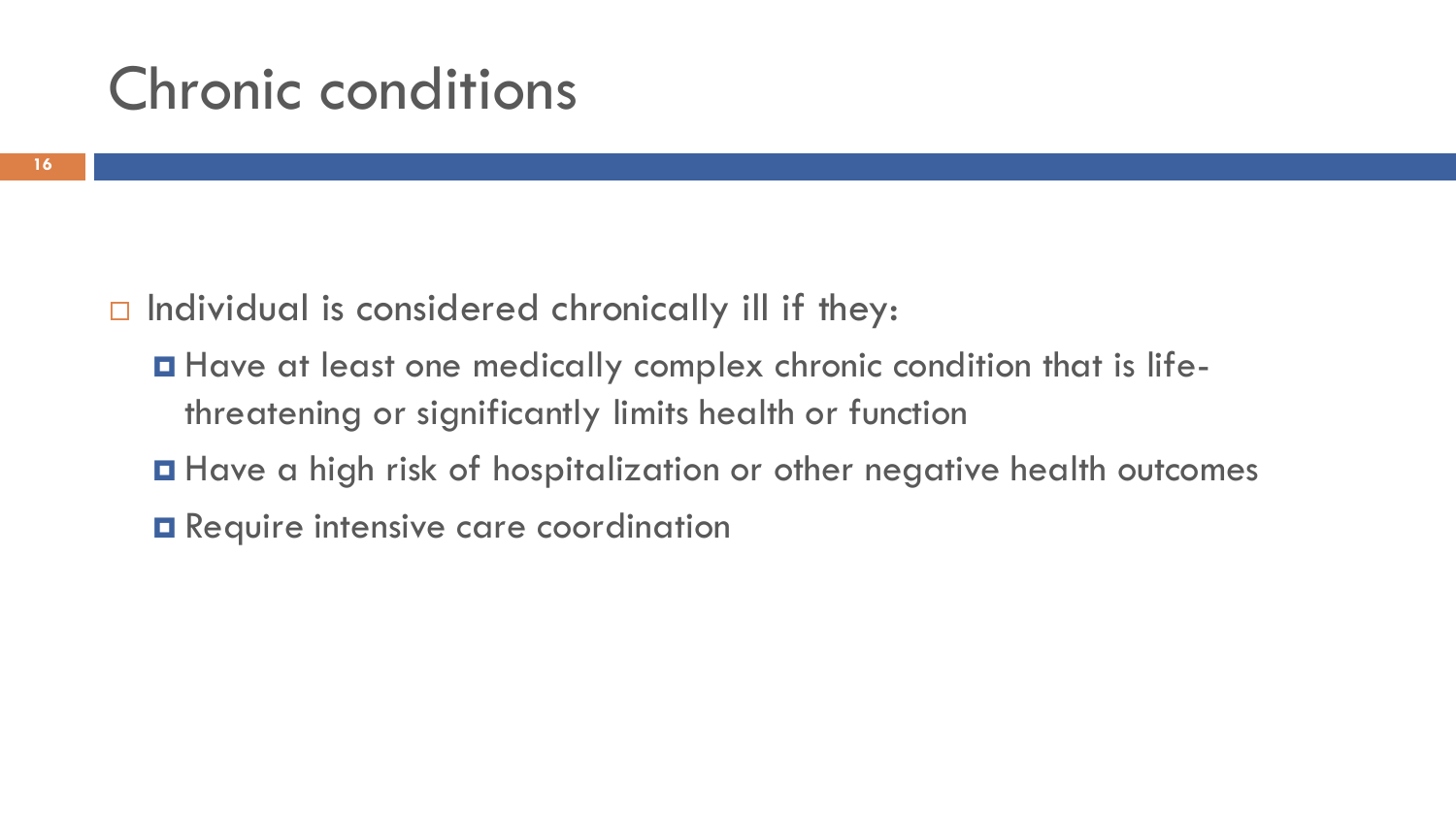## SSBCI examples

- □ Meal delivery, food, and produce
- Transportation for non-medical needs
- Pest control
- Equipment to improve indoor air quality, such as air conditioner, dehumidifiers, and carpet cleaning
- Social needs benefits, such as park passes and family counseling
- Home modifications, such as wider doorways or easy-to-use doorknobs
- □ Services to support health care management, such as financial literacy classes and assistance establishing power of attorney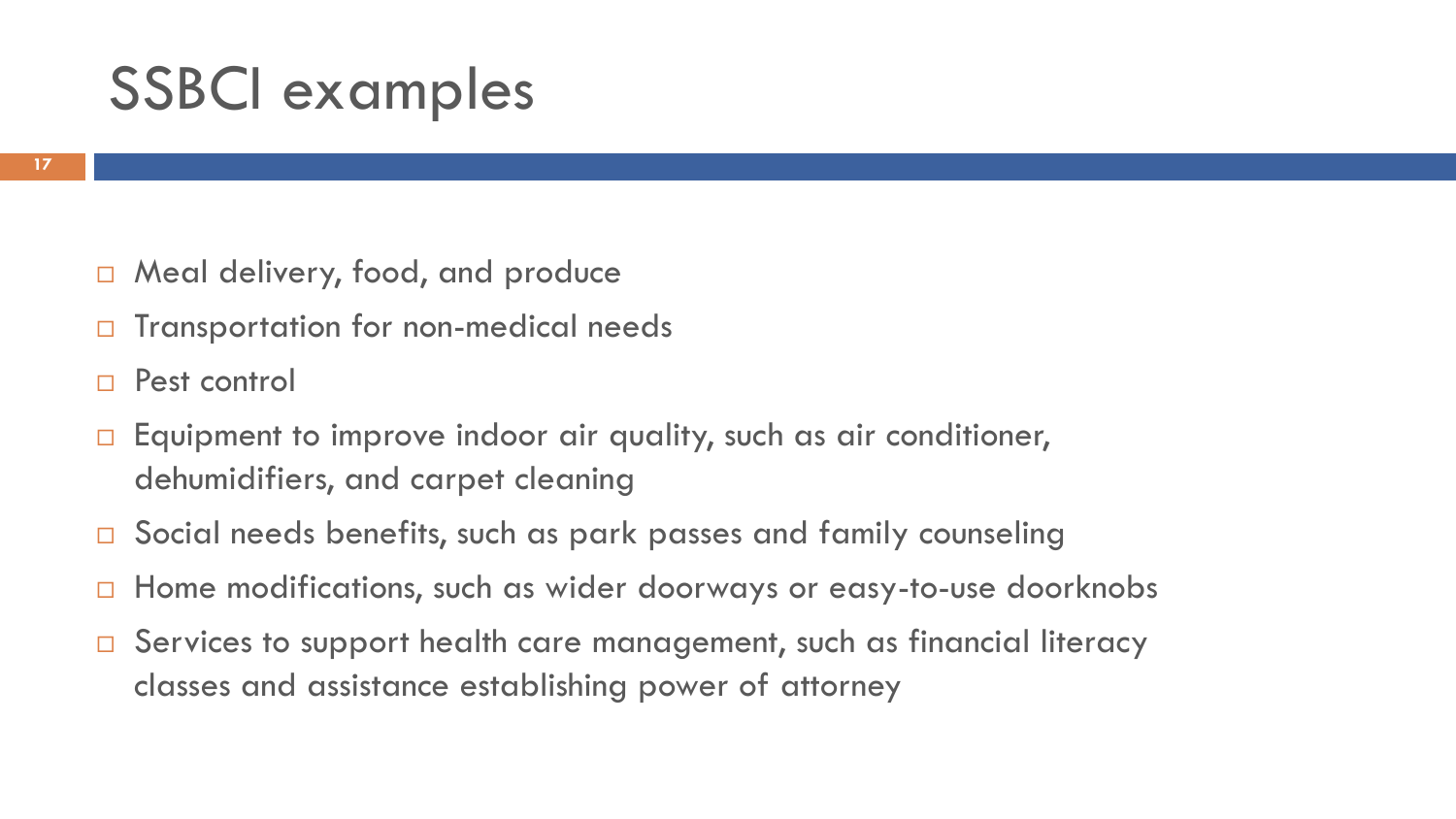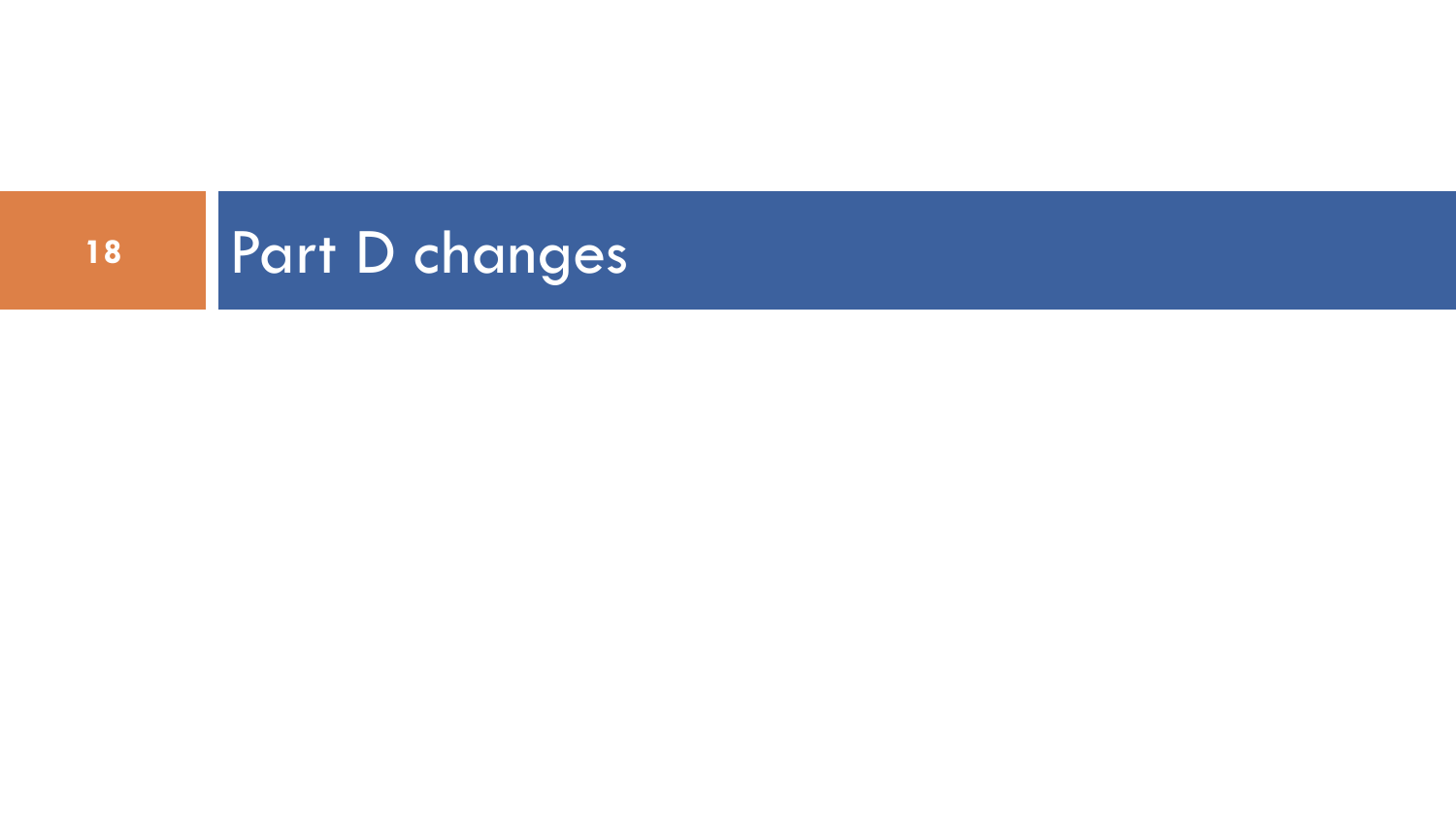## Insulin savings model

- New program called the Part D Senior Savings Model begins in 2021
- □ Under this program, beneficiaries can enroll in Part D plan that charges no more than a \$35 copayment per insulin prescription each month
	- Drug plans are not required to participate in this program
- □ Use Medicare Plan Finder or contact a drug plan directly to learn if it is participating in this program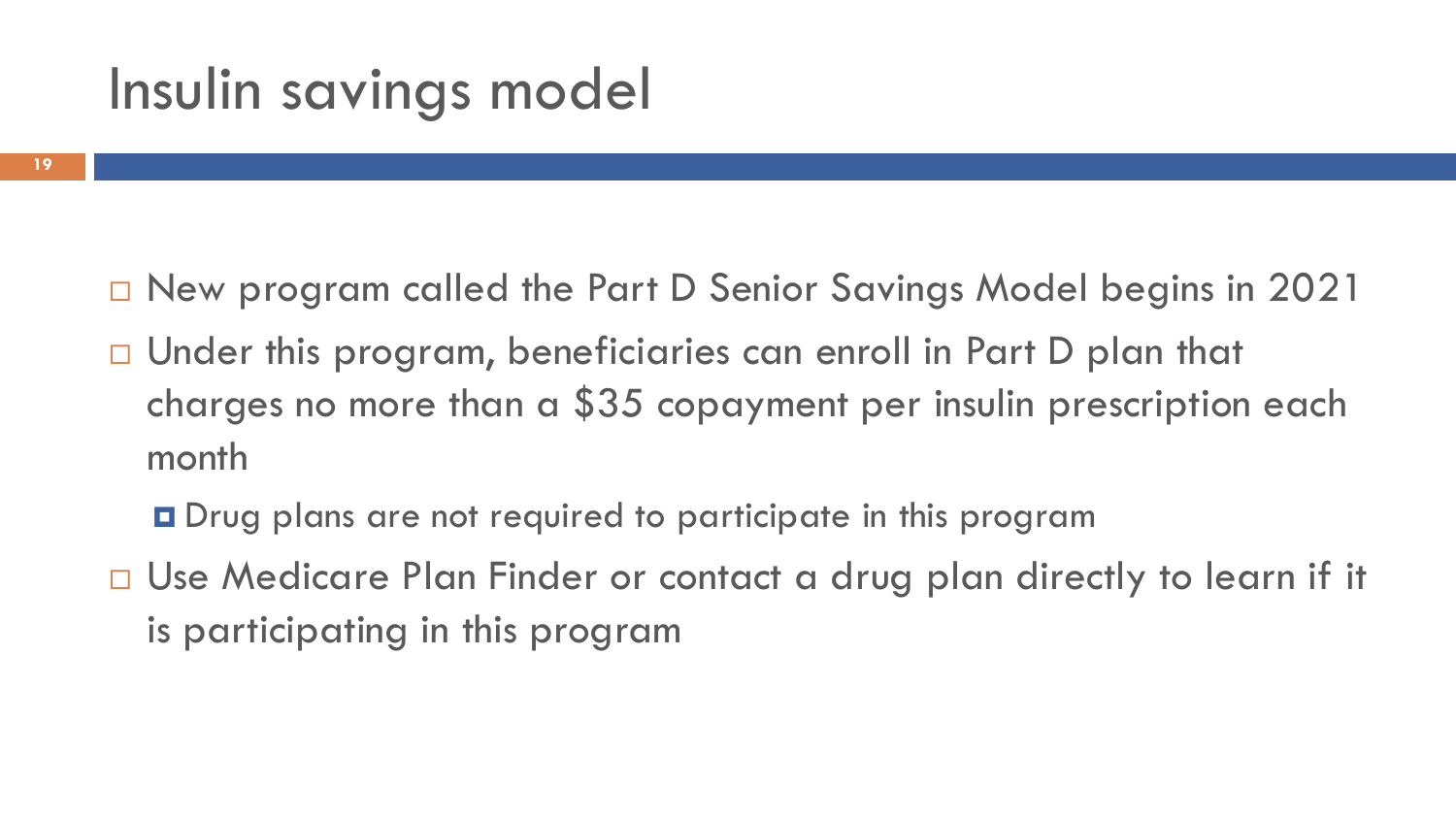## Reminder: Closure of donut hole

- **20**
- **Donut hole (coverage gap):** Phase of Part D coverage during which beneficiary pays more for cost of prescription drugs
- Donut hole closed in 2020
- $\Box$  Donut hole closing means that beneficiary pays 25% of cost of covered generic and brand-name drugs
- $\Box$  Plans are required to set copays and coinsurance so that, on average, across all enrollees and prescriptions, beneficiaries pay about 25% of costs
	- Percentages may be different for any particular beneficiary or drug
	- Beneficiaries may still see cost differences between initial coverage period and donut hole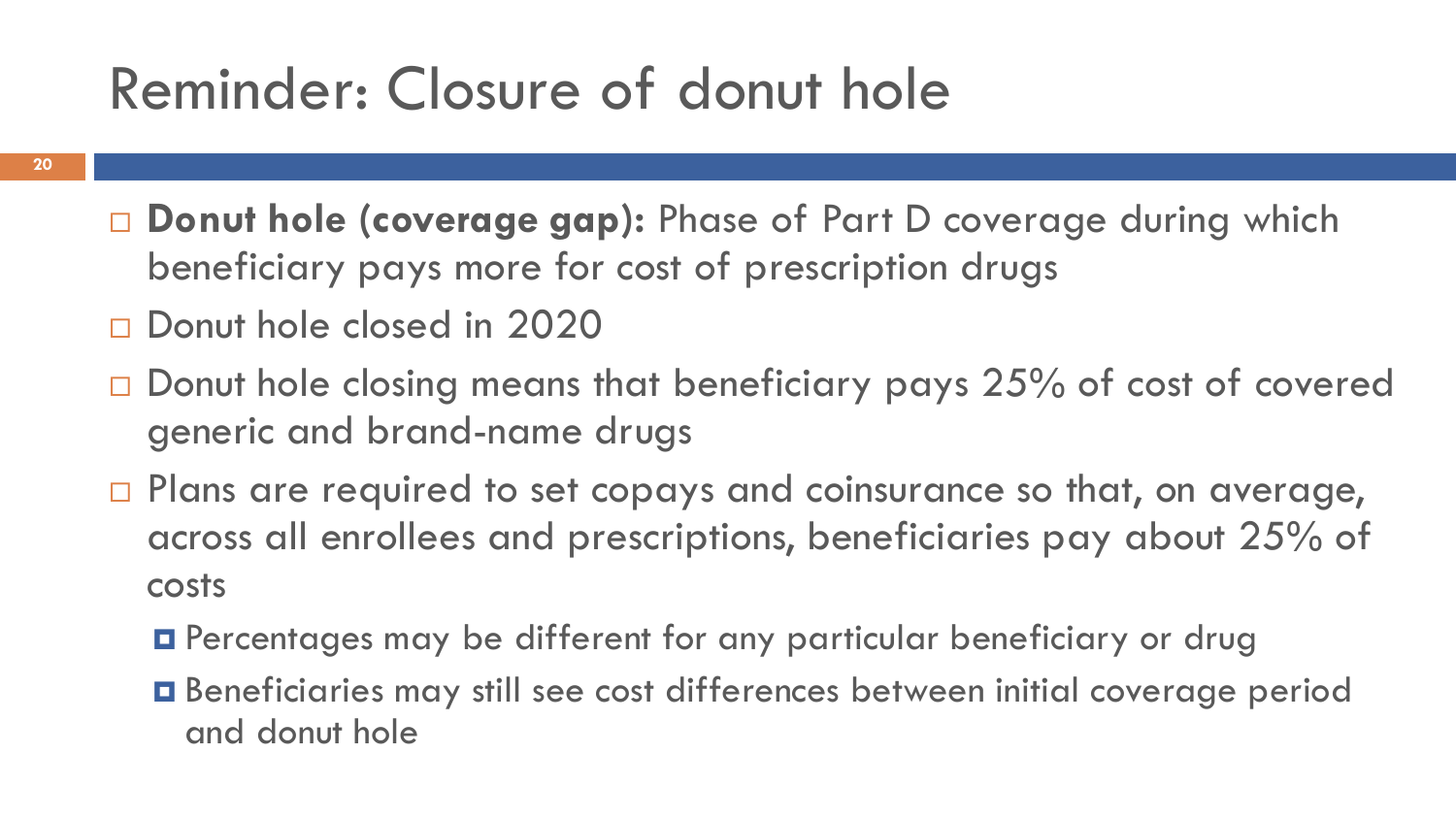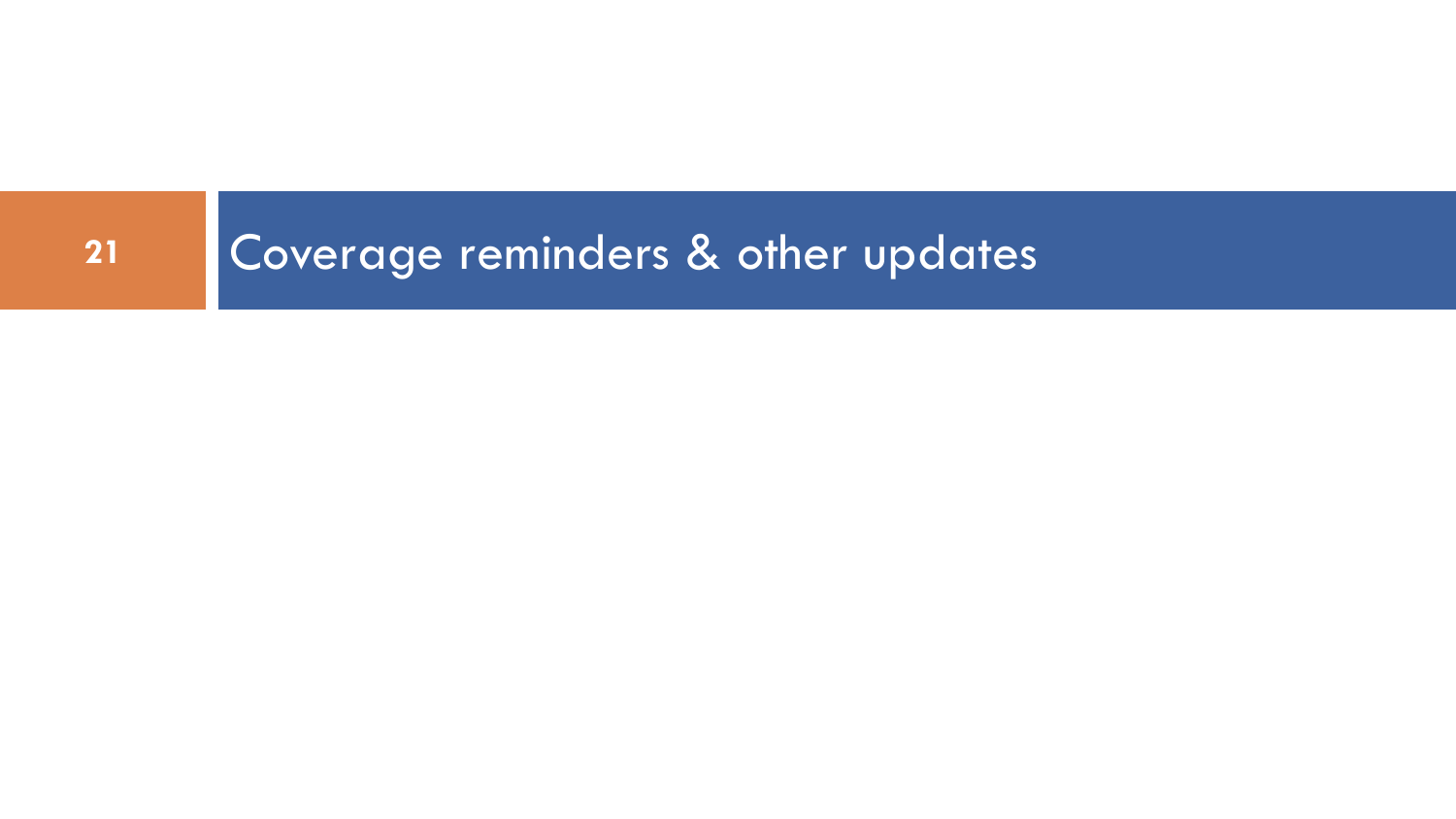## COVID-19 testing

- □ Covered under Part B as clinical laboratory test
- □ As of April 1, 2020, doctor can bill for testing provided after February 4, 2020
- $\Box$  No cost-sharing (deductible, coinsurance, or copayment) for test and associated visits
	- **D** Applies to Original Medicare and MA Plans
- □ MA Plans cannot require prior authorization for testing provided after March 17, 2020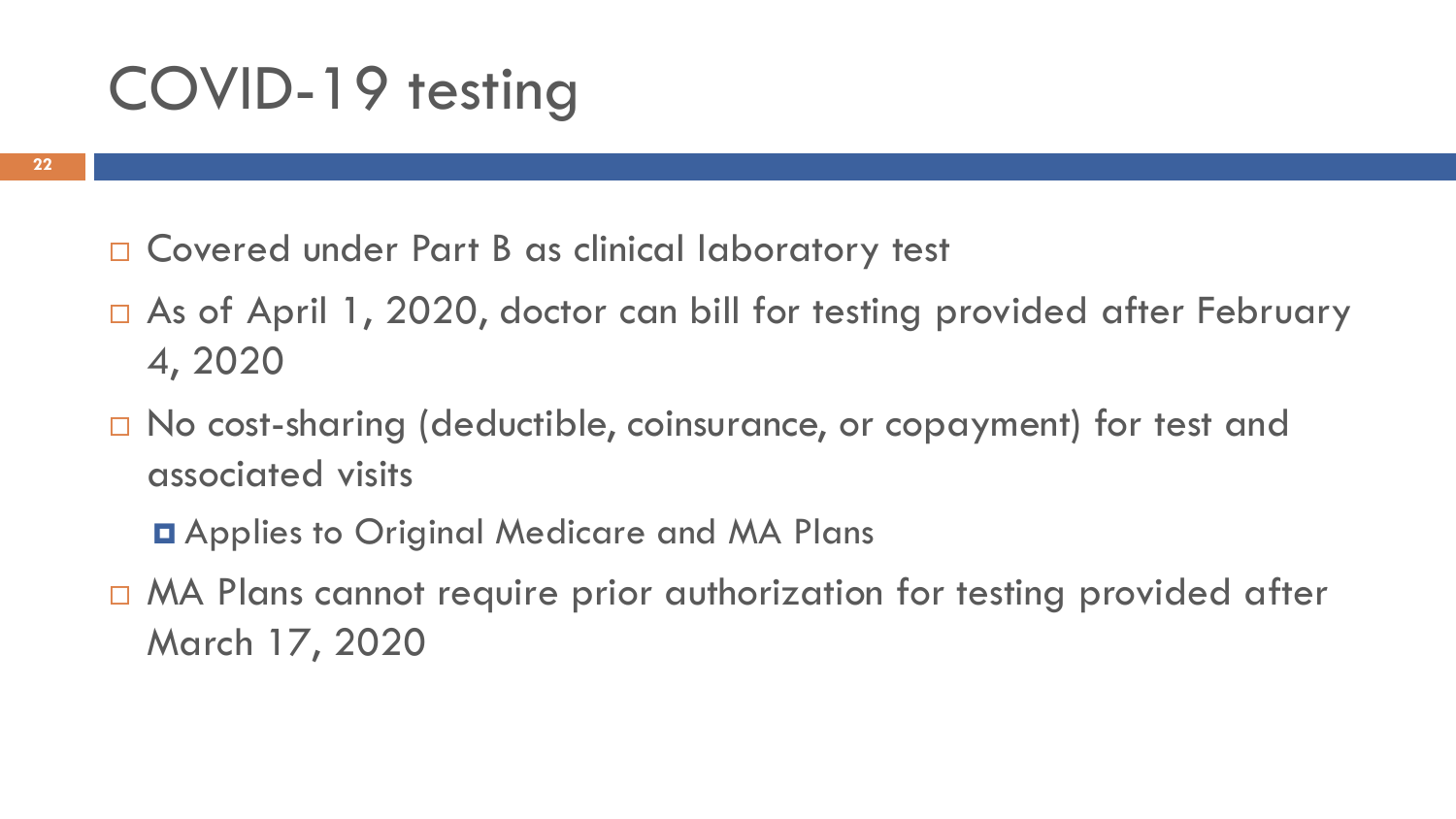## Physician's order requirement

- □ After beneficiary's first COVID-19 test, Medicare requires an order from their provider for any further COVID-19 tests they receive
	- **O** Provider can be physician or other medical professional who can order tests
	- Medical professional must confirm that any further tests are reasonable and medically necessary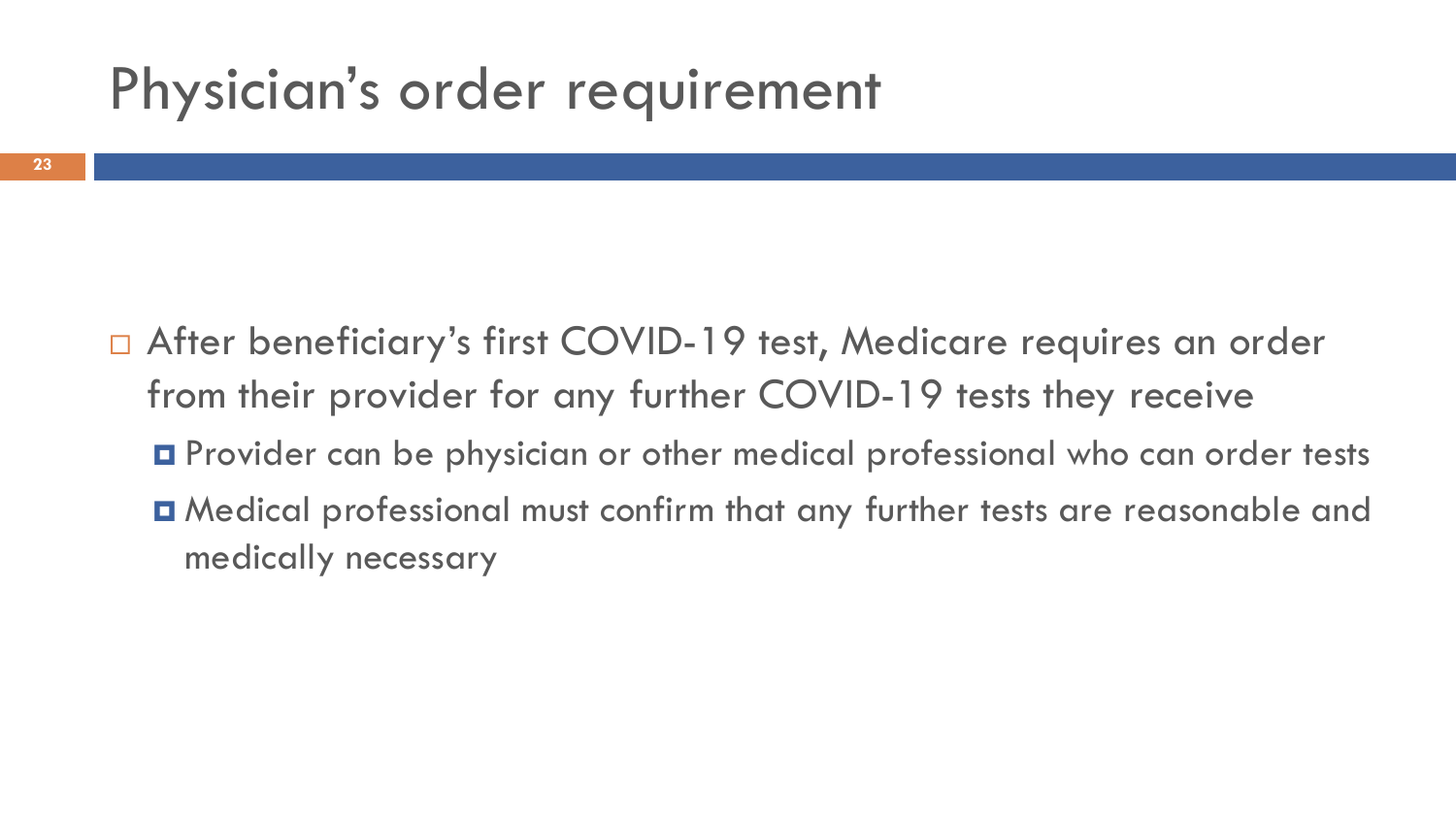## COVID-19 vaccine

- □ COVID-19 vaccine has been authorized for limited emergency use
	- Emergency use authorization means that vaccine is only available for certain groups of people
- □ Vaccine is not yet approved for or available to everyone
- □ Original Medicare Part B covers vaccine
	- Beneficiary owes no cost-sharing (deductibles, copayments, or coinsurance)
- □ Beneficiary should speak with doctor to learn more about eligibility to receive vaccine and its availability in their state
	- They can also contact local or state health agency for more information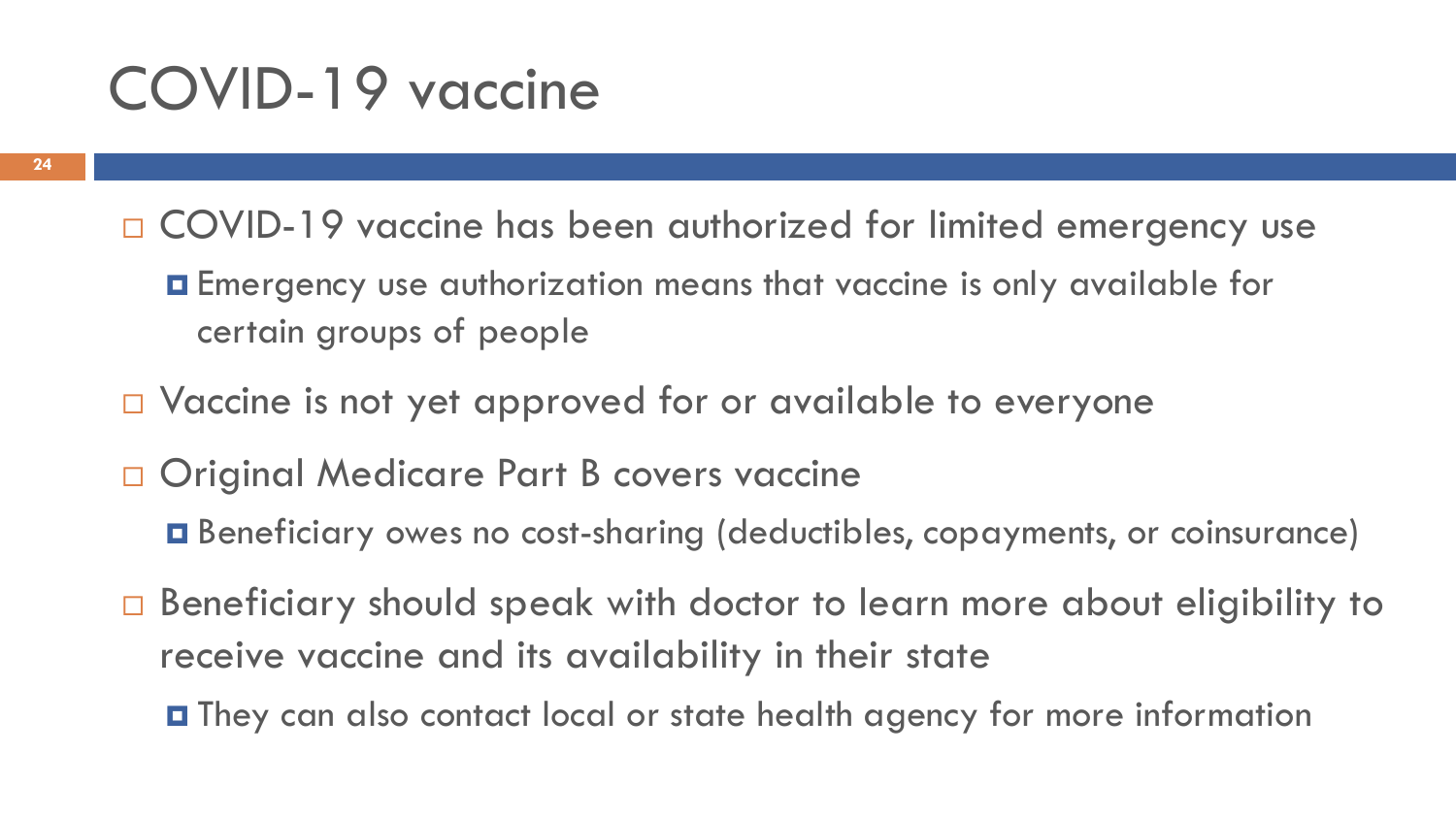## **Telehealth**

- - □ Telehealth services are provided during full visit with provider using telephone or video technology that allows for both audio and video communication
	- □ Medicare generally only covers telehealth in limited situations for certain beneficiaries, but it has expanded coverage and access during the public health emergency (PHE)
	- □ During PHE, telehealth services are covered under Part B for all beneficiaries throughout the country in health care settings and at home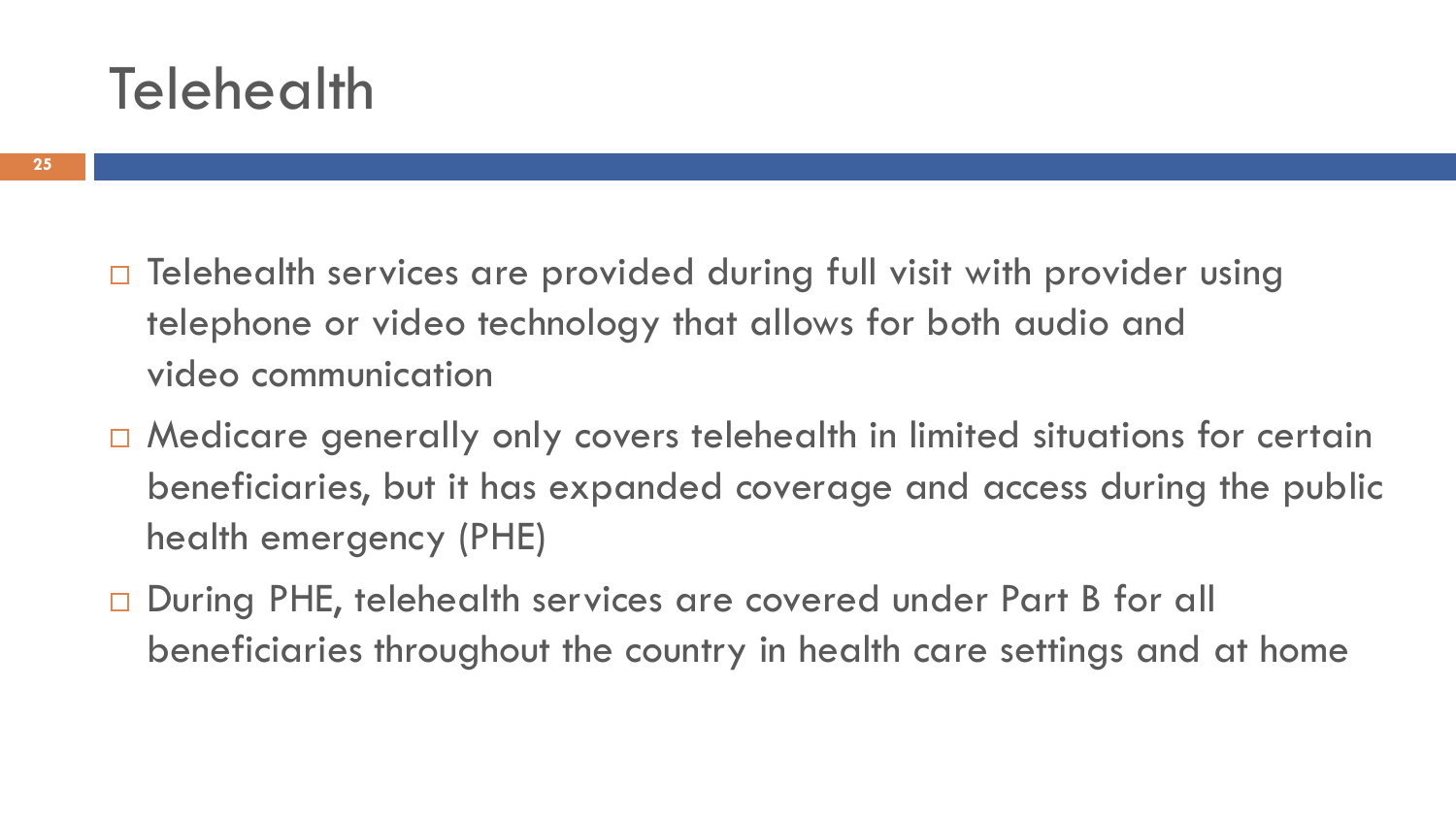## Covered telehealth services

- □ Examples of covered visits include:
	- **O** Hospital and doctors' office visits
	- **Behavioral health counseling**
	- **O** Preventive health screenings
	- Face-to-face visits required for Medicare coverage of hospice care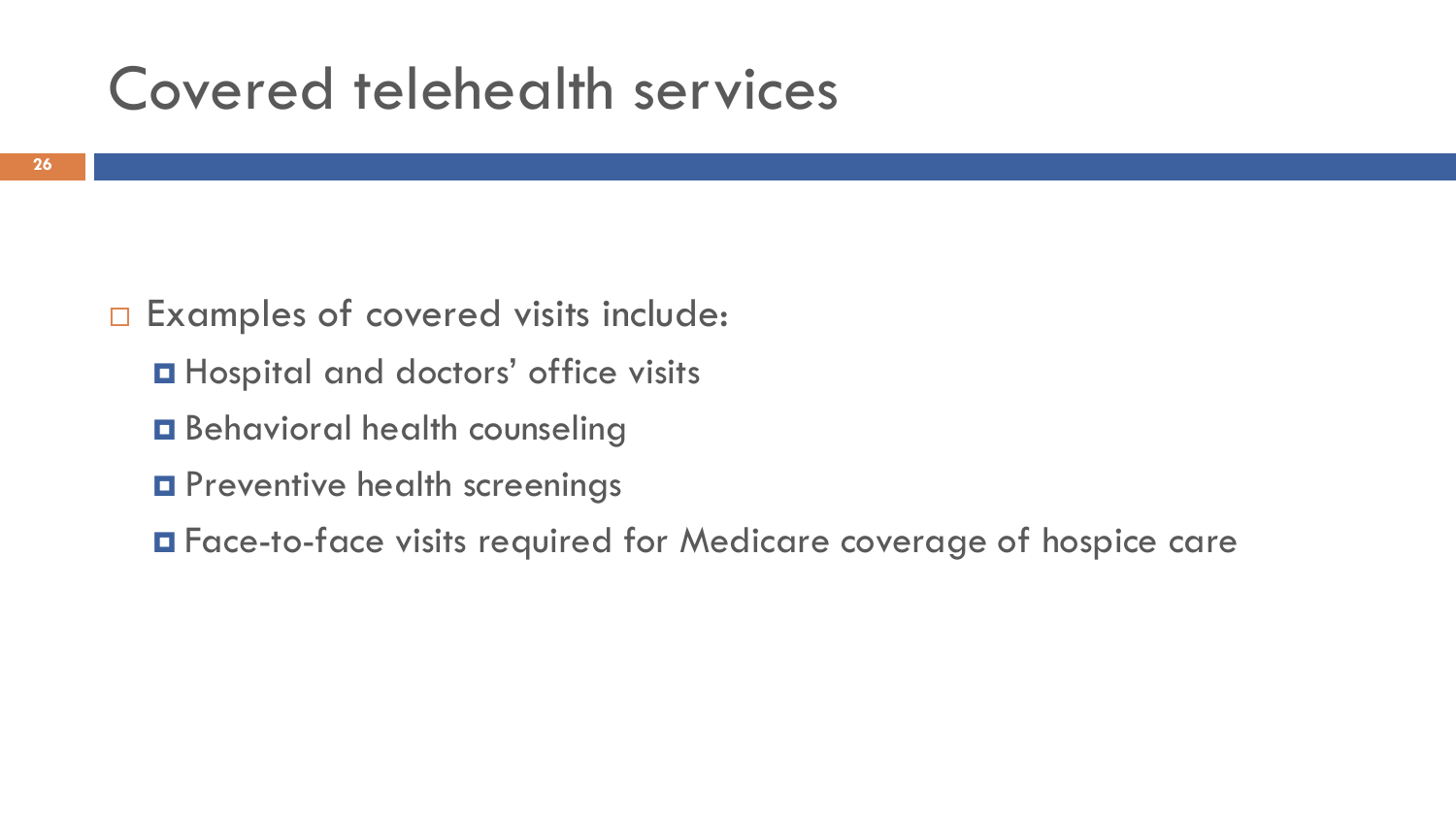## Telehealth providers and costs

- $\Box$  Health care providers who can offer telehealth services include:
	- **O** Doctors, nurse practitioners
	- Clinical psychologists, licensed clinical social workers
	- Physical therapists, occupational therapists, speech language pathologists
- □ Standard cost-sharing may apply, but provider can choose not to charge the beneficiary for the cost-sharing charges
	- Providers usually cannot routinely waive cost-sharing but may during PHE
- □ Beneficiary with MA Plan should contact their plan to learn about its costs and coverage rules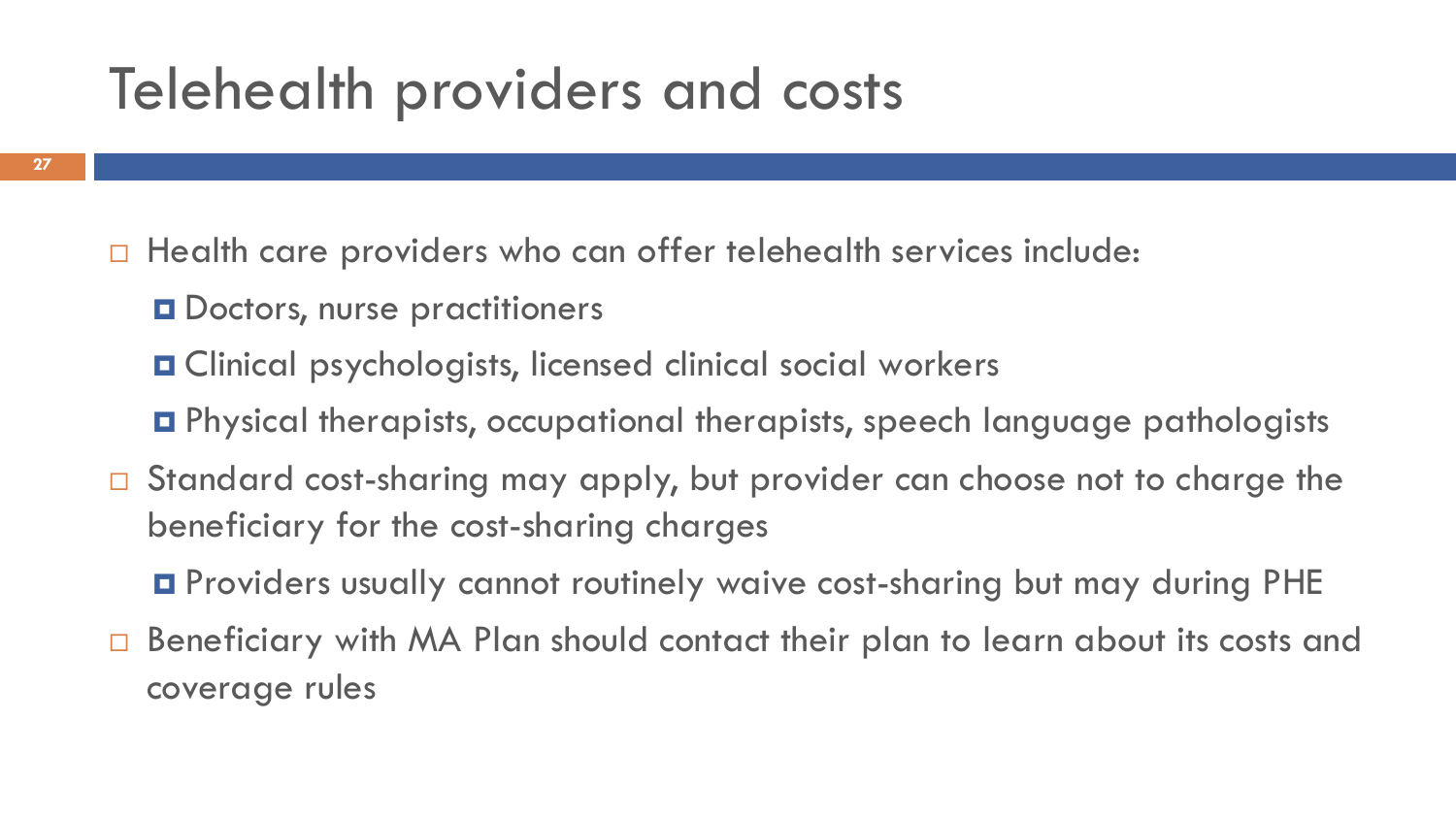## Acupuncture

- □ Part B covers up to 12 acupuncture visits in 90 days for chronic low back pain
- □ Chronic low back pain:
	- **Q** Lasts 12 weeks or longer
	- **Has no known cause**
	- Is not associated with surgery or pregnancy
- □ Medicare covers an additional 8 sessions if beneficiary shows improvement
	- Medicare does not cover more than 20 acupuncture visits per year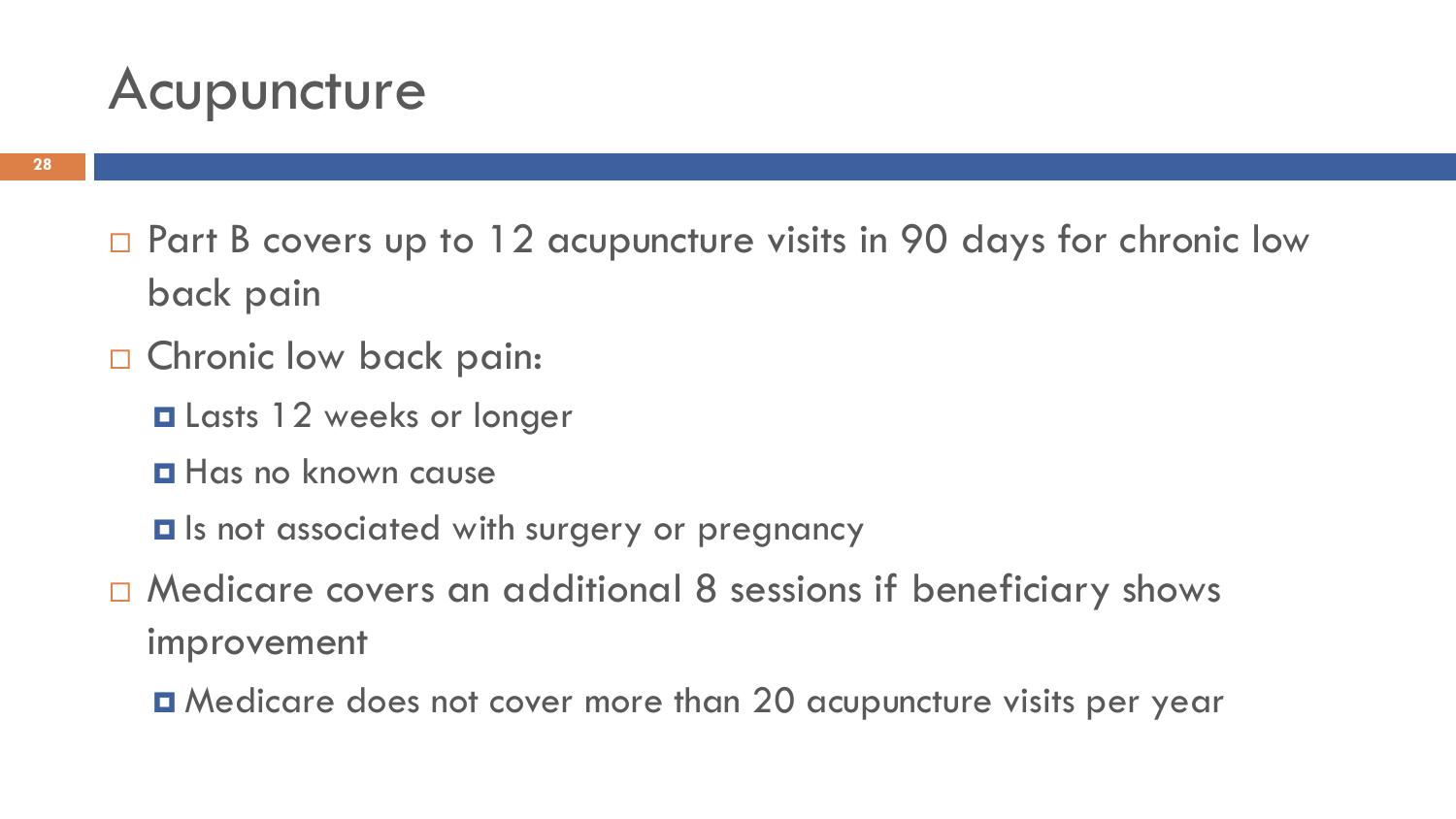## Coverage for opioid treatment programs (OTPs)

- **29**
- $\Box$  Effective 1/1/20, Medicare Part B covers opioid use disorder treatment at opioid treatment programs (OTPs), also known as methadone clinics
	- OTPs are certified by Substance Abuse and Mental Health Services Administration (SAMHSA) to provide methadone as part of medicationassisted treatment (MAT)
	- OTPs are only place where individual can receive methadone to treat opioid use disorder
- □ Before 2020, Medicare did not cover OTPs, including methadone treatment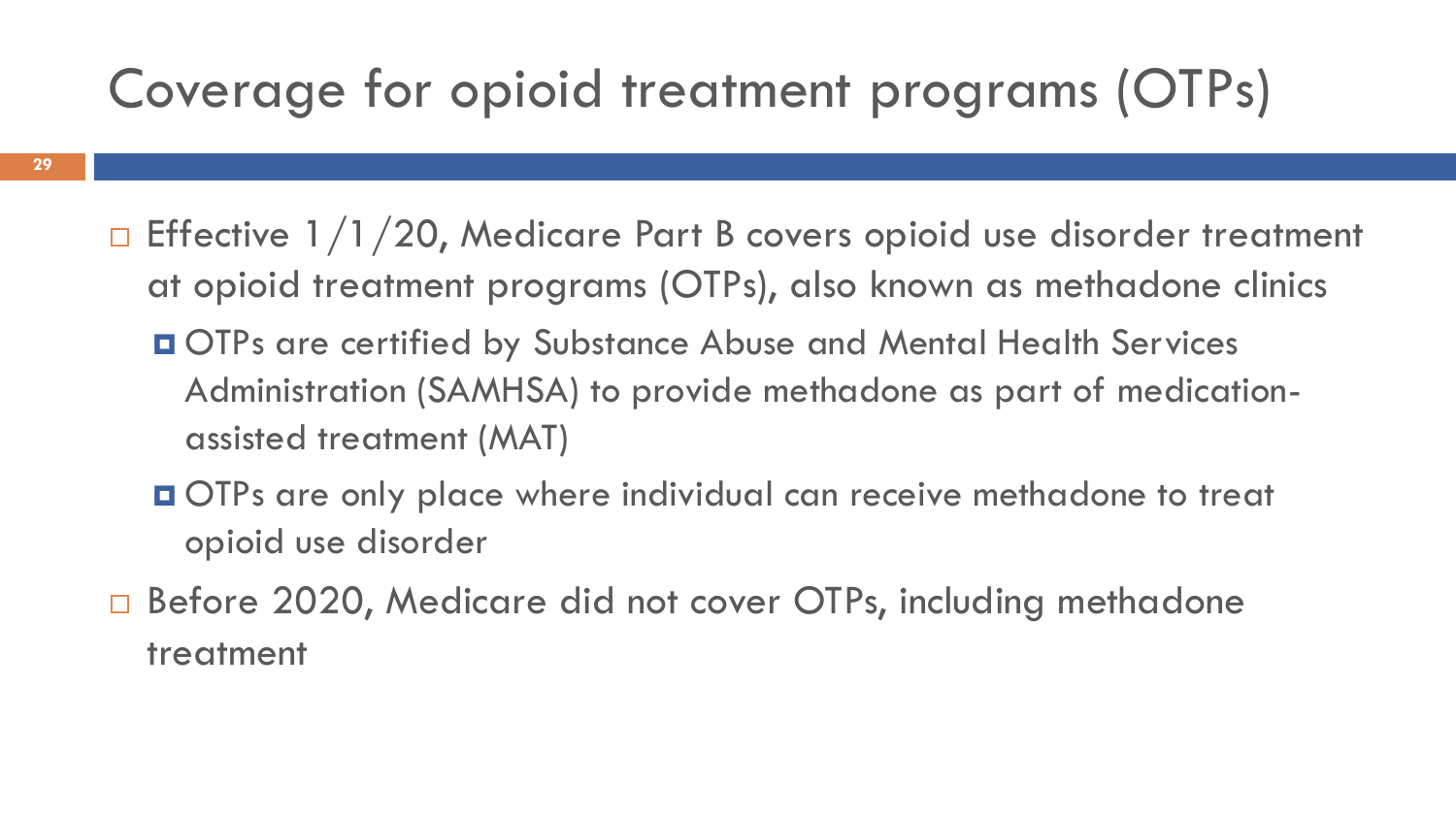## Medicare-covered OTP services

- FDA-approved opioid agonist and antagonist treatment medications
	- There are currently three FDA-approved medications: methadone, buprenorphine, and naltrexone
- $\square$  Dispensing and administering of such medication (if applicable)
- □ Substance use counseling
- $\Box$  Individual and group therapy
- $\Box$  Toxicology testing
- $\Box$  Intake activities
- **Periodic assessments**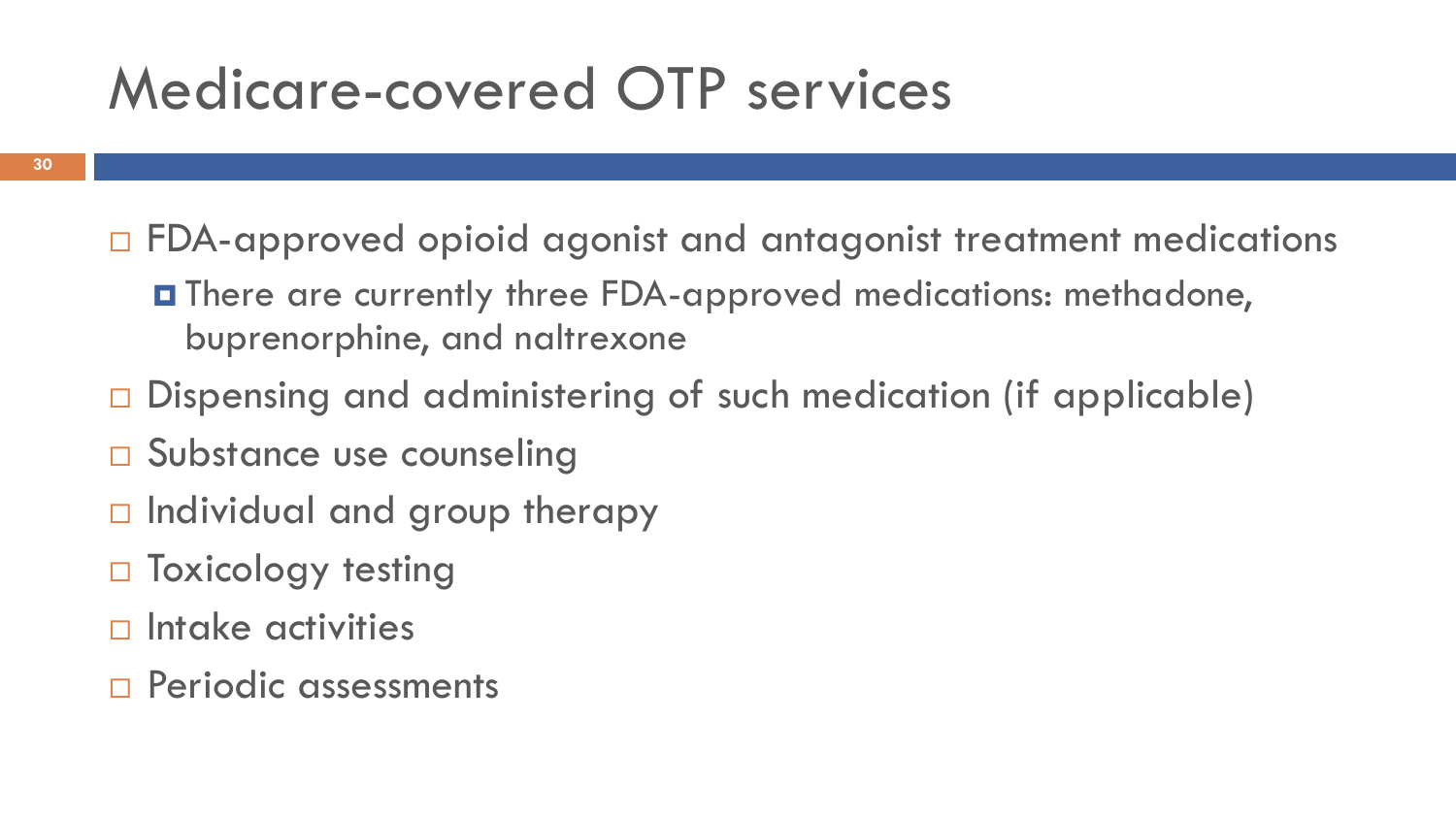## Accessing Medicare-covered OTP

- □ Beneficiary should go to OTP that has enrolled in Medicare program
- □ Once they meet deductible, beneficiary owes no coinsurance or copayment for OTP
- Dually eligible beneficiaries
	- Medicaid continues to pay primary for treatment until OTP is enrolled in Medicare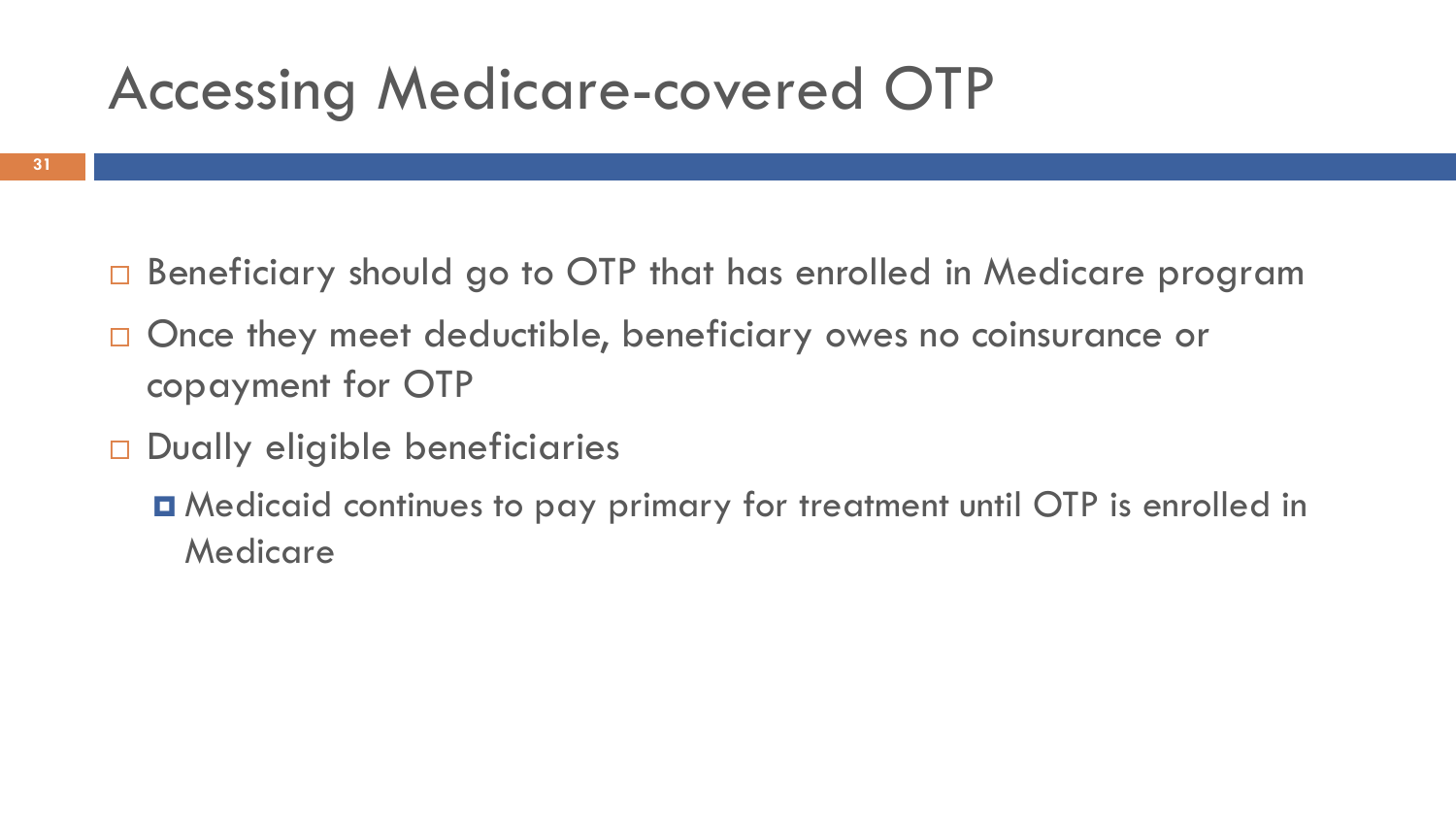## Care Compare Tool

- □ Separate provider search tools have been condensed into one website: [www.medicare.gov/care-compare](http://www.medicare.gov/care-compare)
- □ Choose provider type from drop-down list: hospitals, nursing homes, doctors, home health services, etc.

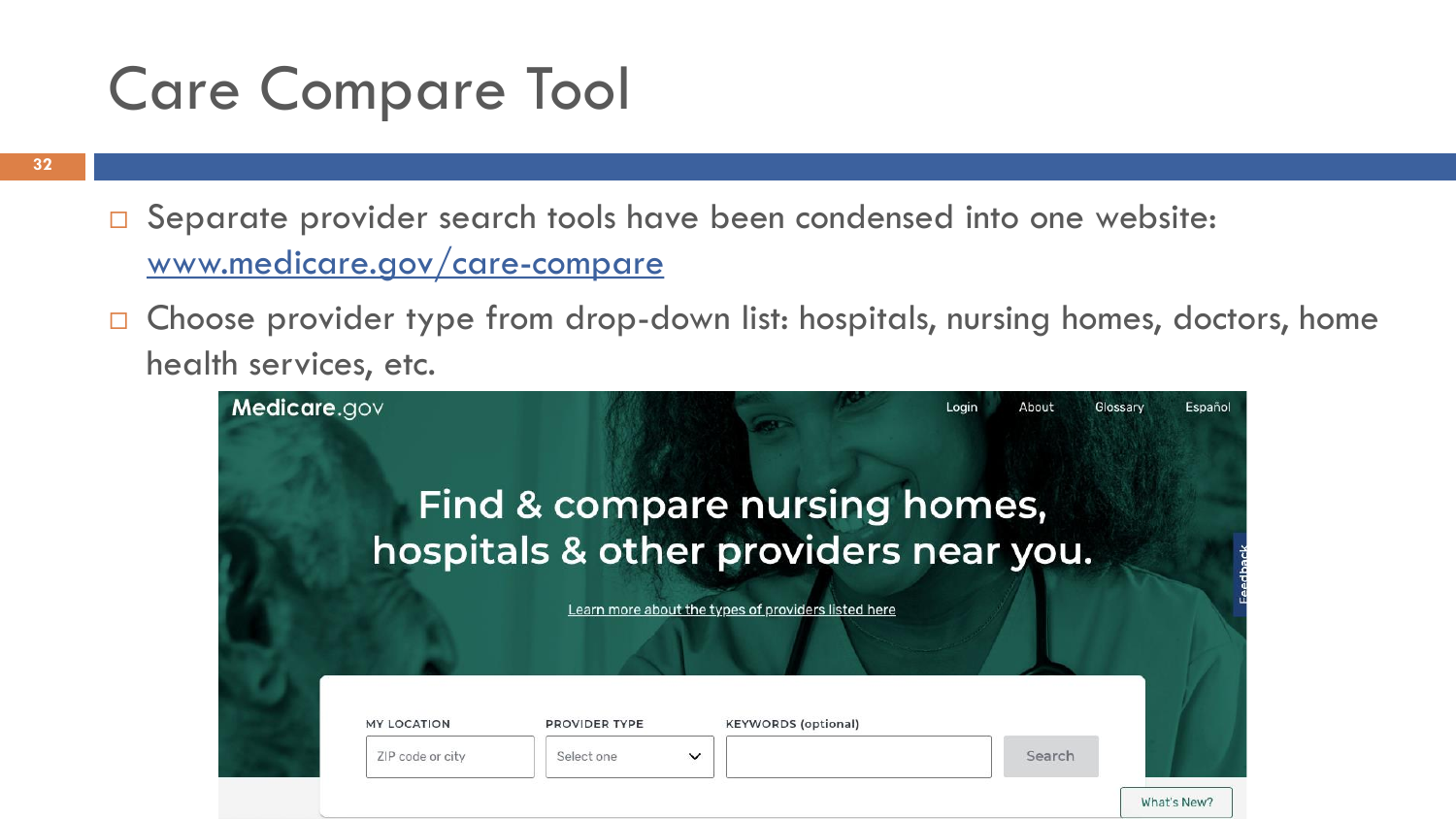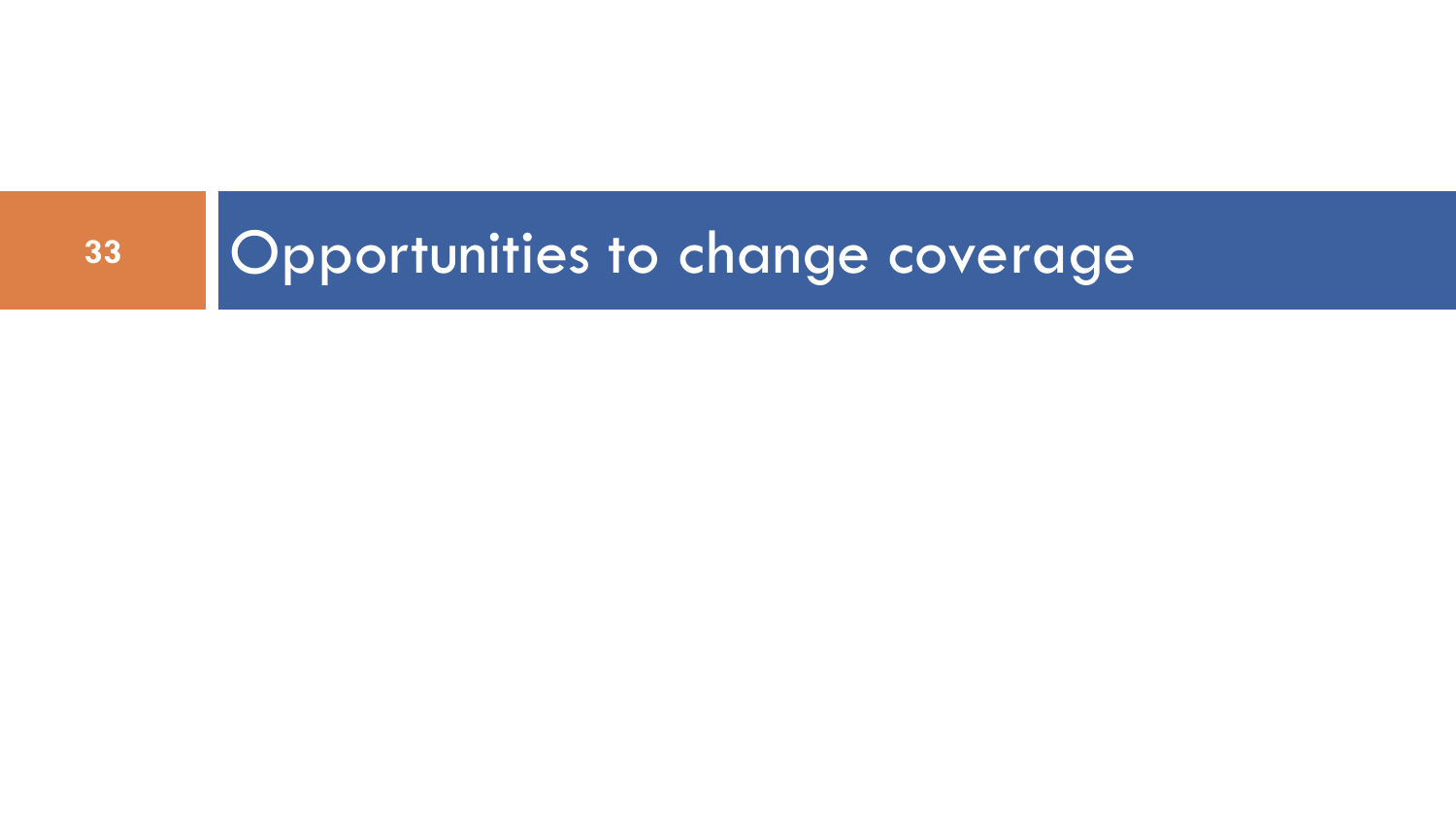# Medicare Advantage Open Enrollment Period (MA OEP)

- January 1 through March 31 each year
- □ Beneficiaries enrolled in Medicare Advantage Plans may make one change:
	- Switch between MA Plans

**34**

- Or, switch to Original Medicare with or without Part D
- $\Box$  Change is effective first of the following month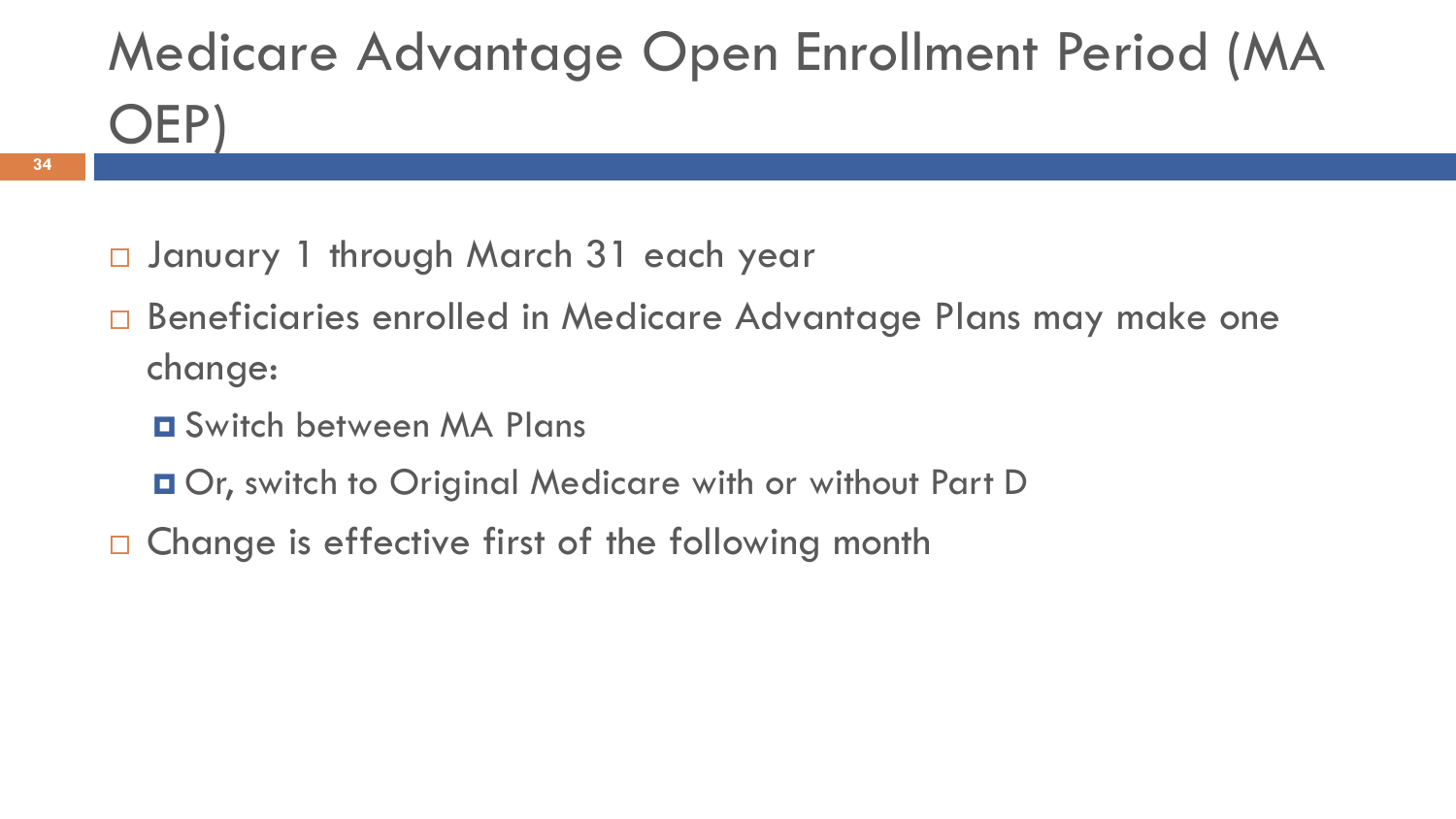# Extra Help Special Enrollment Period (SEP)

- □ Use of Extra Help SEP limited to once per calendar quarter in the first three quarters of each year
	- January through March, April through June, July through September
	- Changes are effective first of the following month
	- Extra Help beneficiaries use Fall Open Enrollment during fourth quarter, changes effective January 1
	- Beneficiaries may continue to use other SEPs and enrollment periods if applicable
- □ Not a new SEP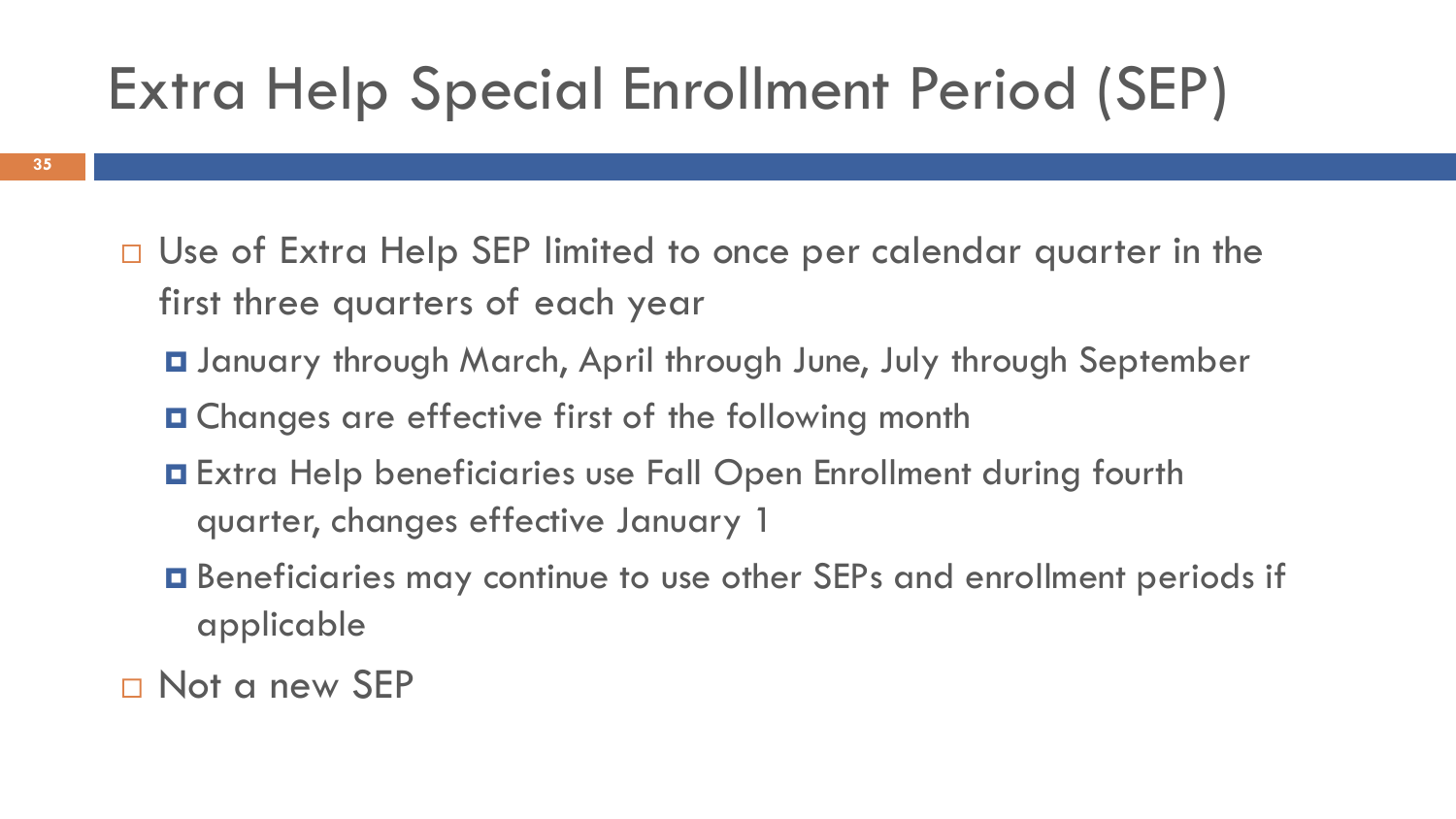## SEP for government entity-declared disaster or other emergency

- □ Before 2021, there was SEP for people affected by a FEMA-declared weatherrelated emergency to change their Medicare Advantage or Part D plan
- Beginning in 2021, SEP has been expanded to apply to any governmentdeclared disaster or other emergency
- □ Expanded SEP timeframe:

**36**

- **Begins:** Earliest date of the declaration, the incident start date, or, if different, the start date identified in the declaration
- **Ends:** 2 full calendar months following the end date identified in the declaration, or, if different, the date the end of the incident is announced, whichever is later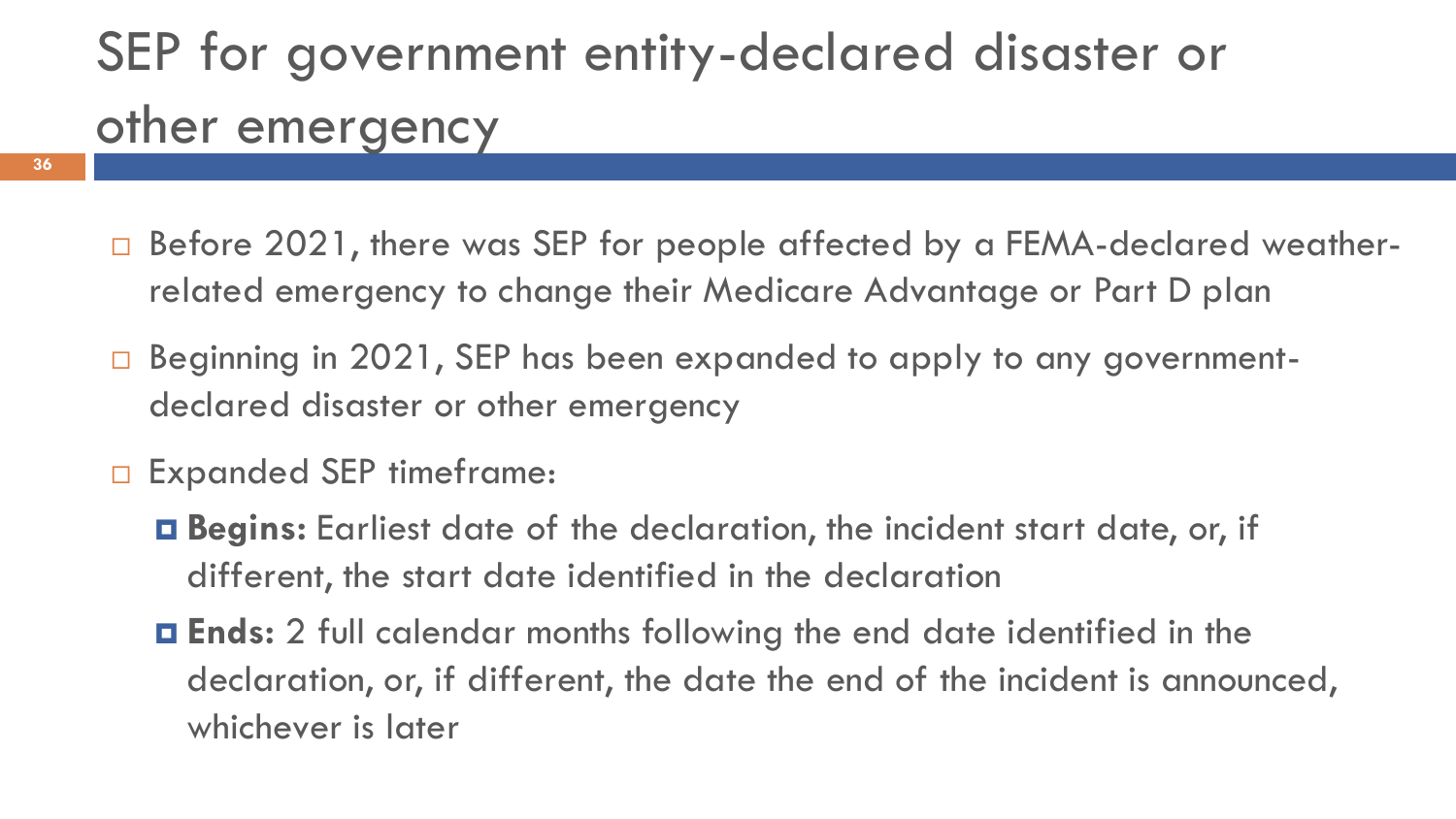## SEP and COVID-19

□ Based on most recent information from CMS, this SEP does not apply to the COVID-19 public health emergency because the change was effective after the emergency was declared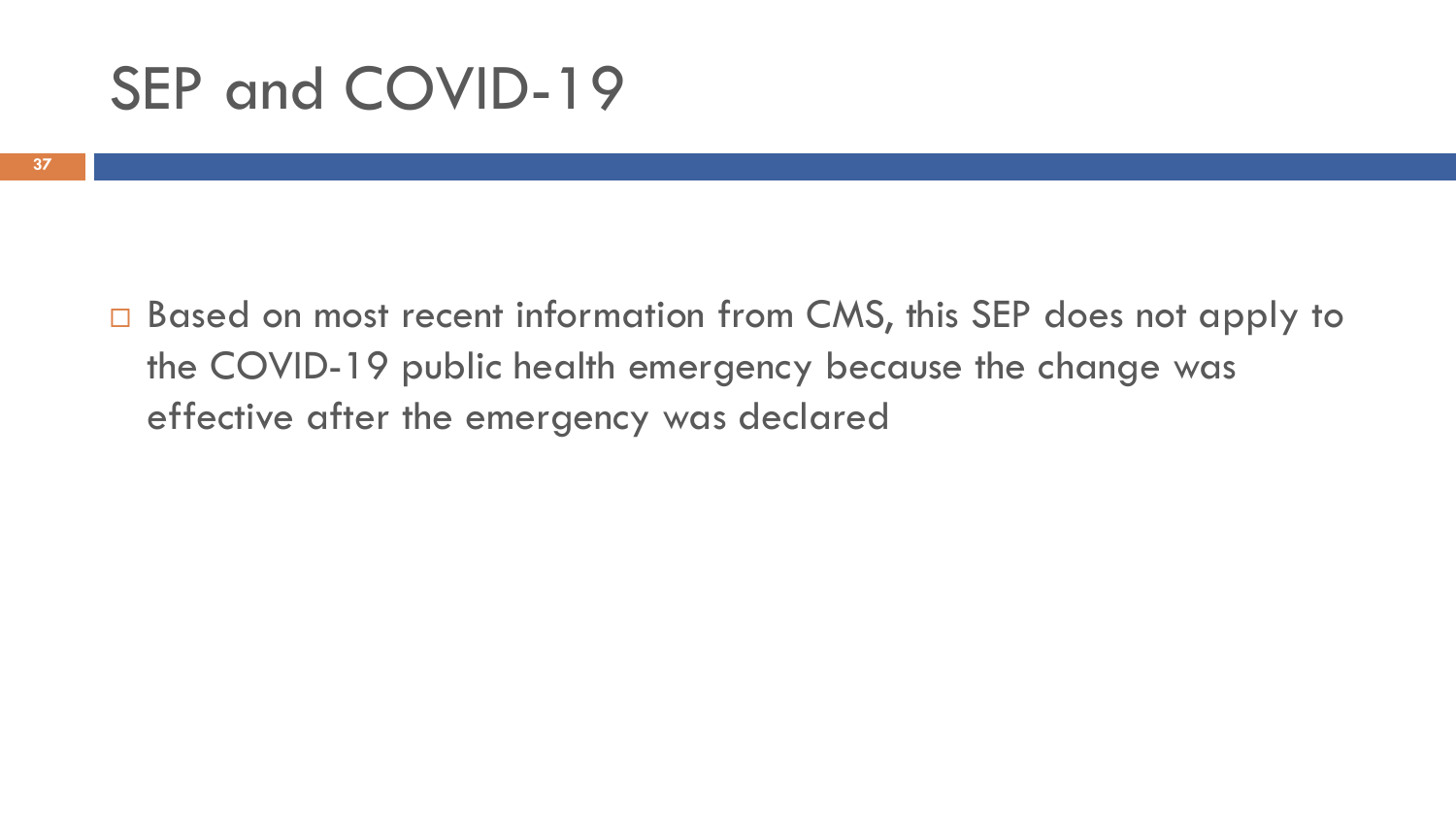## SEP for contract violation

- □ Beneficiary can use SEP to correct enrollment mistakes made as result of misleading marketing from MA Plan or plan representative
- □ To use SEP, beneficiary should:
	- Call 1-800-MEDICARE
	- **O** Explain situation
	- Be prepared with name of new MA or Part D plan they want to enroll in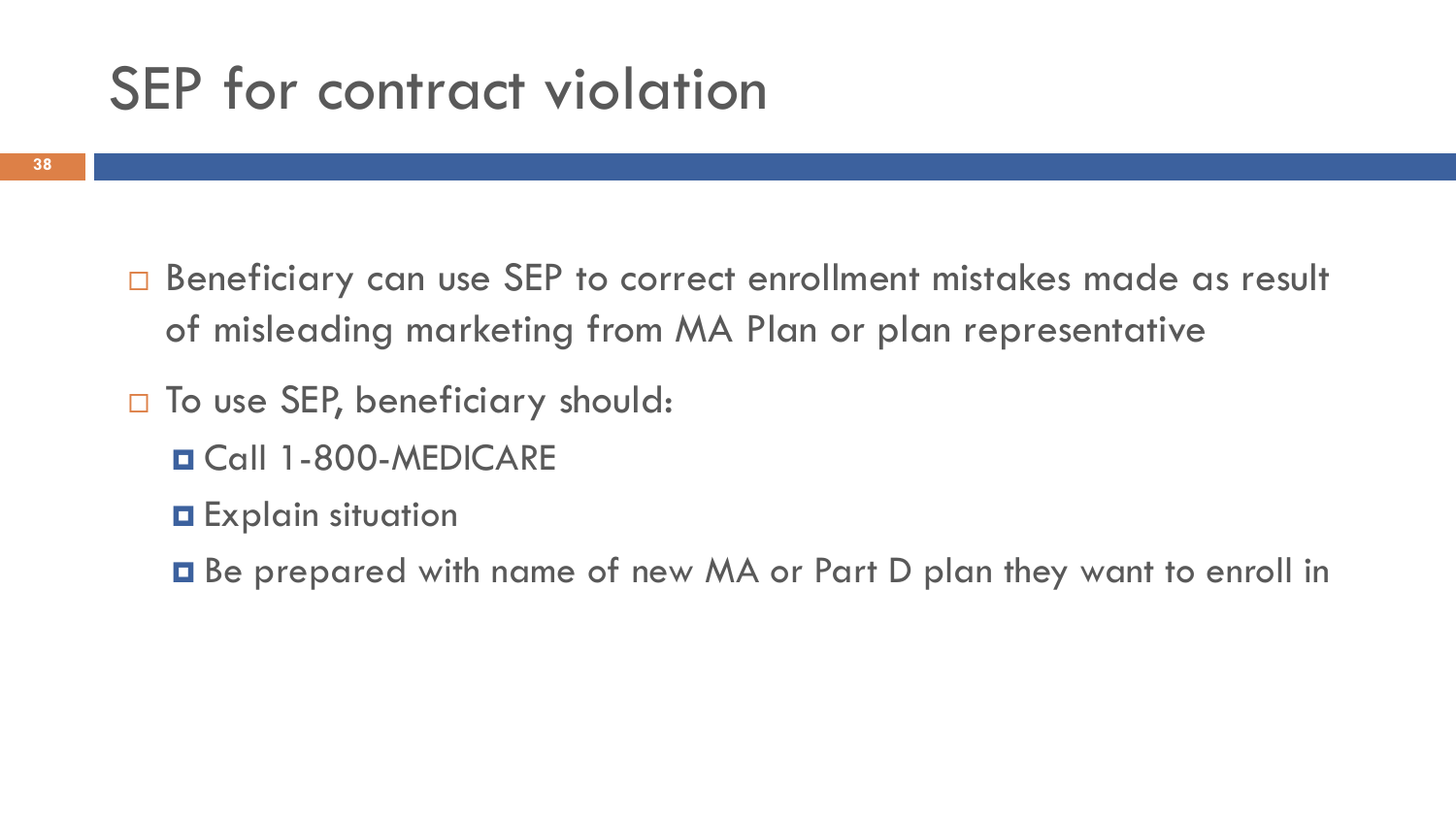

- ❑ We'll follow up through email if we don't have time to answer your question during the webinar
- □ Contact medicarehelp@shiptacenter.org if you have questions after webinar concludes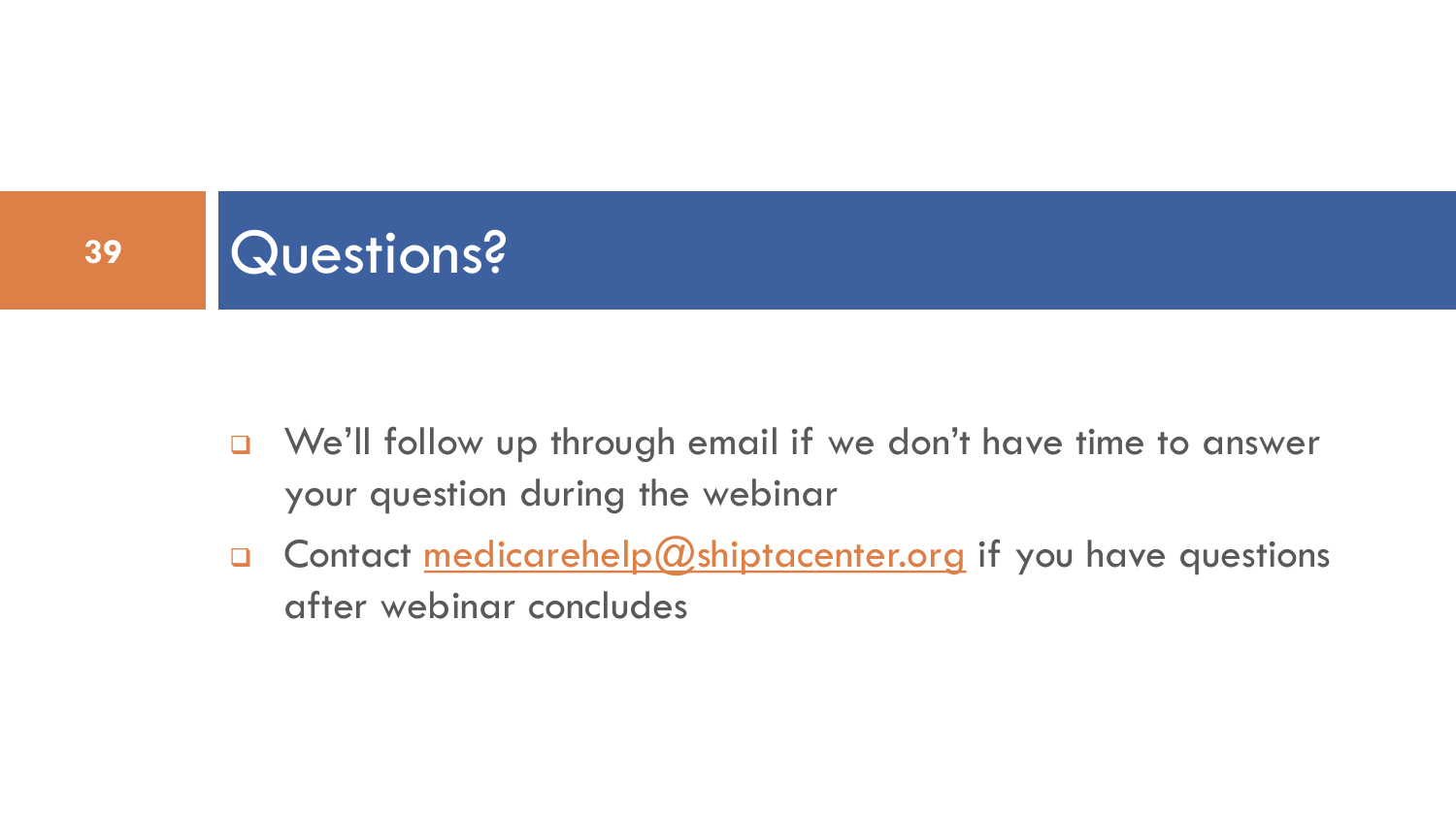## Available resources

Today's PowerPoint *(PPT and pdf)*

Today's recording *Within one business day* January 2021 Counseling Tips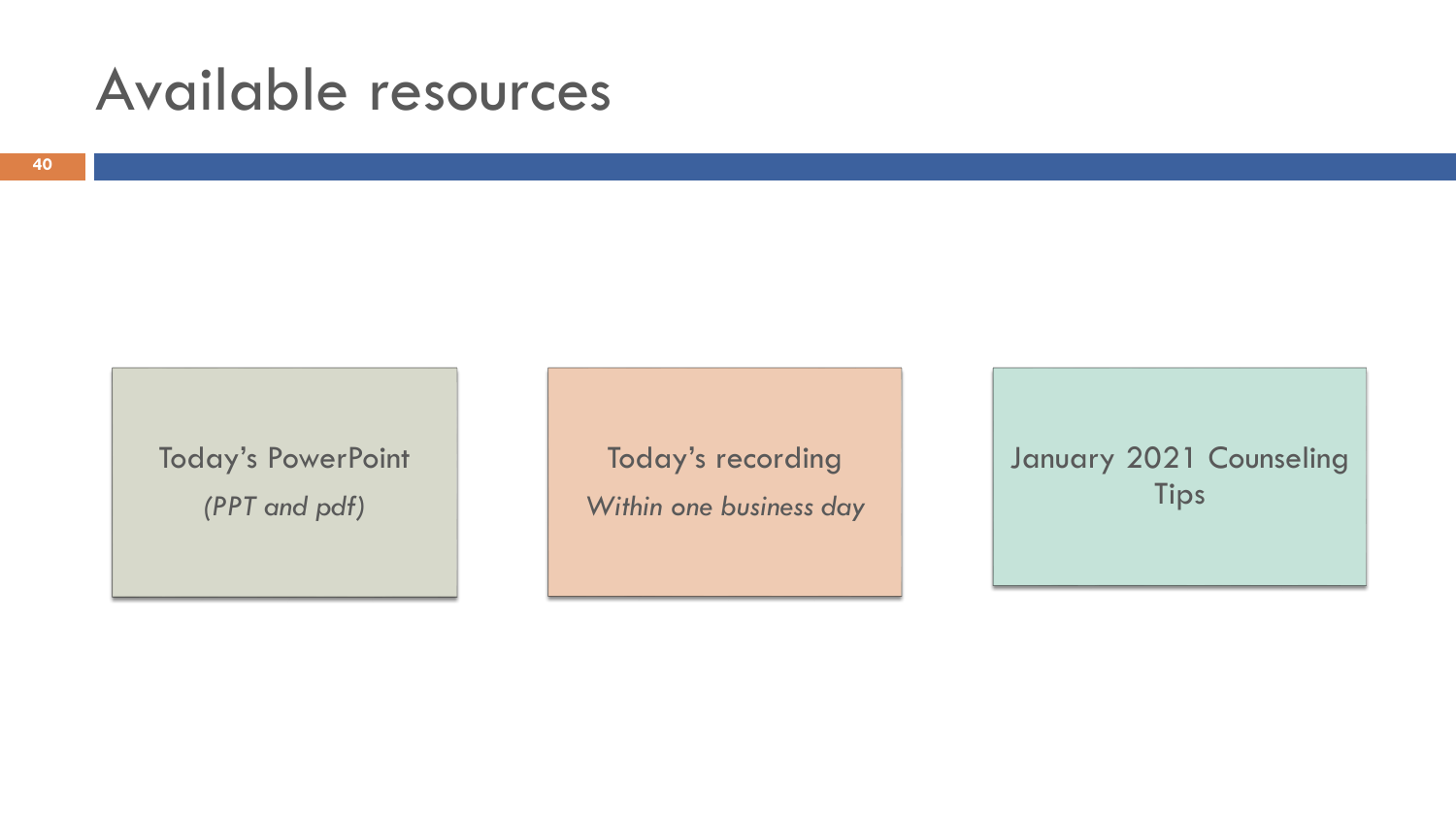## Webinar Resources in the Libraries



**MIPPA grantees:** Resources will be emailed to NCOA's MIPPA listserv.